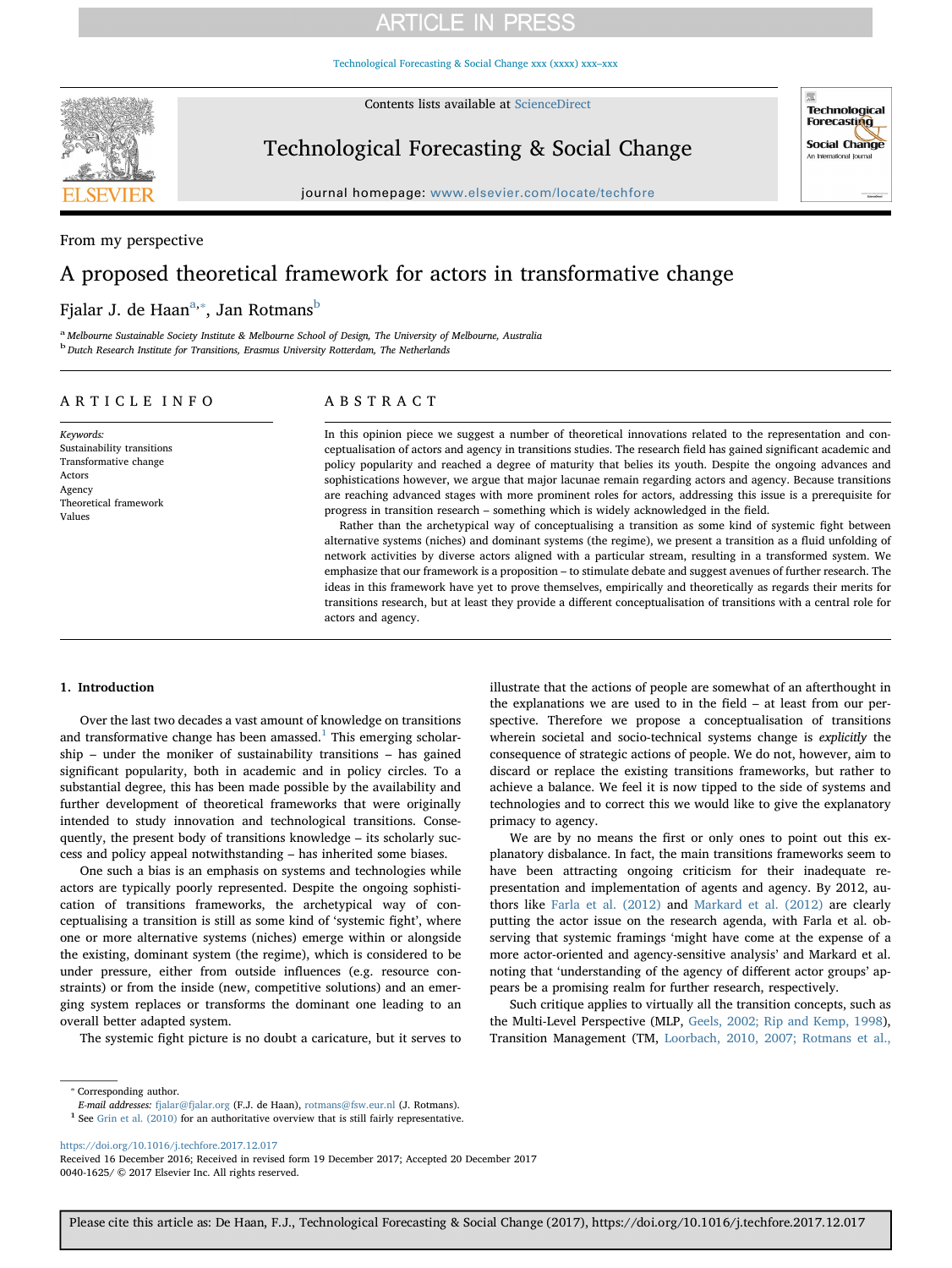[2001\)](#page-11-1), Strategic Niche Management (SNM, [Kemp et al., 1998\)](#page-10-3), Technological Innovation Systems (TIS, [Hekkert et al., 2007\)](#page-10-4) and the Multi-Pattern Approach (MPA, [de Haan and Rotmans, 2011\)](#page-10-5). In some of these, actors are represented in an overly simplified way, as regime versus niche players, in others there is a focus on a particular type of actor, such as frontrunners and yet others have no explicit conceptualisation of actors at all.

Obviously, these frameworks do have a rationale of how actors somehow underlie the systemic change.<sup>[2](#page-1-0)</sup> Singling out the MLP, for example, we read [Geels \(2011\)](#page-10-6) saying that it 'is shot through with agency' and that MLP concepts are 'enacted by actors in concrete activities', and the assumed forms of agency (bounded rationality and interpretive activities) are outlined also. Moreover, the MLP has been employed to investigate actor-related dynamics in many case studies. For example, learning processes and network building ([Kemp et al.,](#page-10-3) [1998\)](#page-10-3), empowering [\(Smith and Raven, 2012\)](#page-11-2), strategies of actors ([Geels](#page-10-7) [et al., 2016](#page-10-7)). Also, various roles and types of actors have been analysed in MLP studies, social movements ([van de Poel, 2000\)](#page-11-3), activists and communities [\(Seyfang and Smith, 2007](#page-11-4)), intermediary actors ([Hargreaves et al., 2013; Kivimaa, 2014\)](#page-10-8), strategic and political activities of niche and regime actors ([Geels, 2014; Smink et al., 2015\)](#page-10-9) and recently [Schot et al. \(2016\)](#page-11-5) investigated the role of users as actors in transitions within an MLP framing.

But our point is not to argue that actors and matters of agency are not being addressed by, or with, the canonical transitions frameworks. Our point is that actors are not explicitly represented and often poorly conceptualised. With all the above-mentioned frameworks, it is possible to provide an account of a transition without referring to actors – as illustrated by the systemic fight caricature. Agency can be added in a case narrative as desired, or drawn from external theories if deemed useful, but the frameworks do not rely on agency for their explanations of transformative change. In other words, the explanatory primacy is not on agency. This situation we would like to shift. We are not saying that the systemic perspective is wrong – and it is in fact compatible with our proposed framework – but we suggest that employing agency may provide richer explanations and a basis for progressing transitions governance.

In summary, we observe a specific lacuna in transitions research with regards to the representation and conceptualisation of actors. This is in fact broadly acknowledged in the transitions literature. [Avelino](#page-10-10) [and Wittmayer \(2015\)](#page-10-10) note that 'most contributions in transition studies which refer to actors are troubled by conceptual ambiguity—do they refer to specific individuals or individual organizations, to more generalized categories of actors or to roles of actors?' and propose their multi-actor perspective with an aim to better understand potentially changing power relations in transitions. [Fischer and Newig \(2016\)](#page-10-11) recently surveyed the sustainability transitions literature on the importance of actors and agency, going back as far as 1995. The 'conclude that actors in transitions can be part of several different categories, which can change over the course of time'. They furthermore cite [Loorbach's \(2014\)](#page-11-6) work, who observes that new technologies 'enable individuals to shift between networks, communities and governance contexts almost freely' and say this 'suggests that a comprehensive actor typology for transitions will need to consider these dynamics'.

To address this lacuna, we propose a theoretical framework that intrinsically and explicitly explains systemic change in terms of the actions of actors in different roles. The framework consists of

1. a conceptualisation of agency combined with a typology of individual actor roles and a typology of actor alliances (such as networks),

- 2. a reinterpretation of systems which integrates most of the familiar transitions concepts and terminology, and
- 3. a new concept streams to explain how the value-based motivations of individual actors can connect to shared societal value sets and thus enable them to join forces.

We do not consider actors as bound to, or part of, particular systems, but rather as affiliated to potentially several systems or individual technical or social solutions. Transitions, from our perspective, are the consequences of myriad actions and interactions of actors and the alliances they form in their pursuit of systemic changes.

Without claiming to present empirical validation at this stage, we do illustrate our actor framework with a preliminary case study of transformative dynamics in energy supply. The case is set in the Netherlands which we consider a representative context for similar dynamics across North-Western European countries. Within this context we show how the key concepts of actors, streams and systems and the actor typology can be employed in an explanatory narrative. We argue that our theoretical framework is able to explain dynamics which appear paradoxical from a pure systems change perspective using only the traditional transitions concepts.

### 2. Our proposition – the framework

Before we elaborate our framework in more detail, let us first provide an overview and some positioning of its main characteristics.

The central aim is to explain transformative systems change as the consequence of actions and interventions of actors and alliances. We consider transformative change the consequence of deliberate, or even strategic actions of specific types of value-driven actors. The values that drive these actors are those that are part of streams: sets of values that could be upheld on a societal level by the available solutions and organisational possibilities. Because of this, streams are in a sense societal value sets rather than personal values. Streams represent those sets of values that are, or could be, embodied – as it were – in systems. Values cut across specific needs and solutions to meet them, and we therefore think that the stream concept provides a key to understanding how very similar transformative change is pursued and occurring in very different societal systems.

Connecting to streams allows individual actors to form alliances, aligning their actions and finding strength in numbers. In fact, the formation of alliances of various kinds amongst actors is considered crucial in achieving transformative systems change. Alliances include organisations, corporations, networks, movements. Actors and alliances can have different, sometimes concurrent, affiliations to systems. The cumulative actions of actors and alliances aligned to a stream, if successful, bring about change aligning the relevant system or systems with that stream.

From the above it is clear that the key elements of our framework are actors, streams and systems – in no particular order as all of them are crucial in explaining transformative change. We call the bundle of actors, streams and systems the stage – as it is where actors play their roles. We speak of a transformative stage if the actors, streams and systems on it are in such positions relative to each other that transformative change is possible. In other words, if it provides the necessary conditions for a transition. In summary:

- Actors are strategic and interpretive, operating individually or as part of alliances. Their strategic actions are aimed at making certain solutions available to society, or at phasing certain solutions out. These actions, if successful, would change systems. Actors connect to streams and affiliate with solutions, possibly several of either.
- Streams are value sets enabled by the state of knowledge (science, technology or otherwise) and the available organising principles (e.g. economical, infrastructural) with which that knowledge could be harnessed to meet societal needs. When actors connect to streams,

<span id="page-1-0"></span> $2$  The Multi-Pattern Approach however is explicitly agnostic about how actors may bring about the systemic change described by the framework. It of course does acknowledge that systems and systems change are produced by people's actions.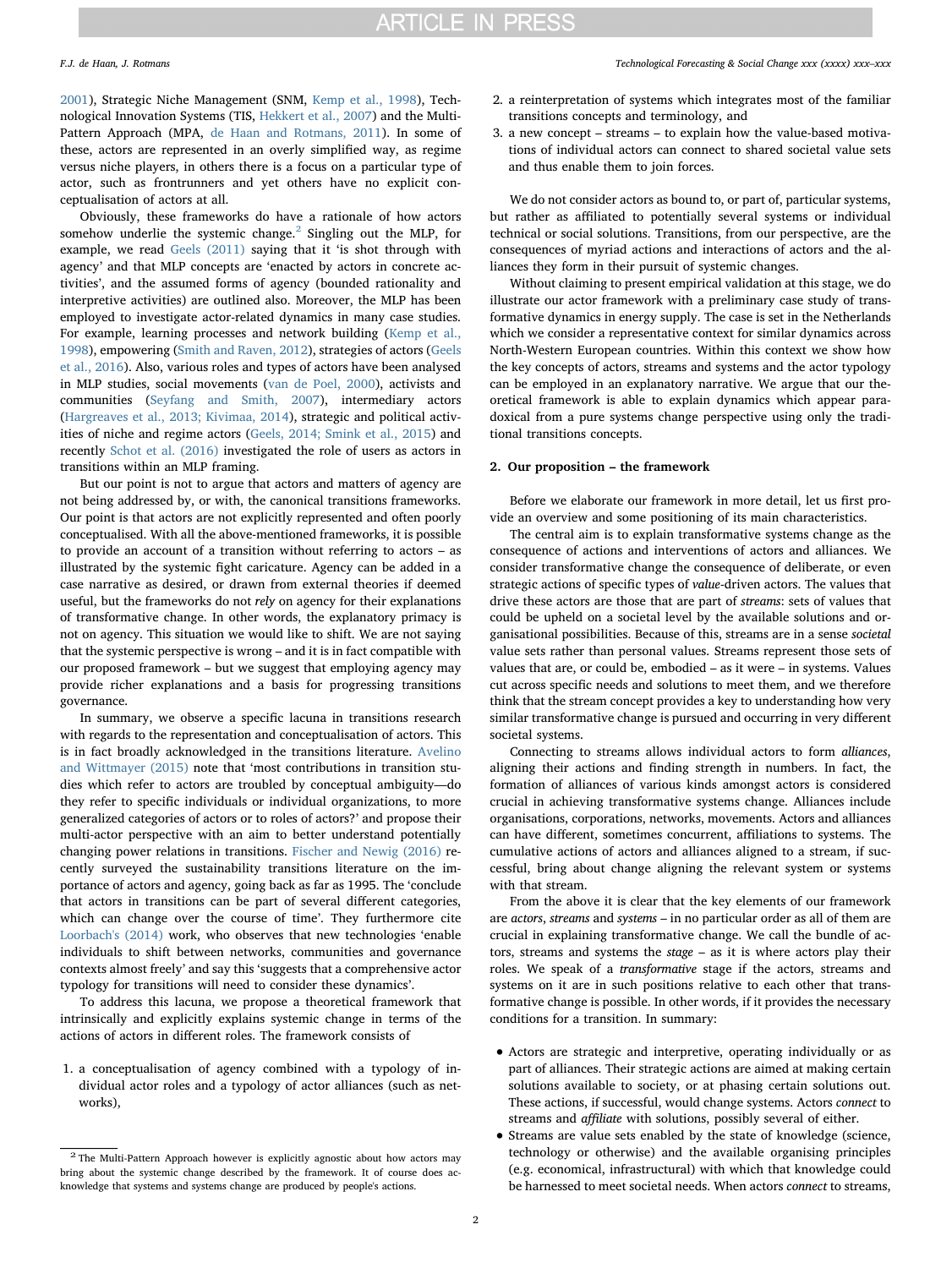the stream can be thought to direct their strategic actions.

• Systems are sets of solutions with which societies meet societal needs. To this end, solutions may involve the employment of technologies, practices, organisations and arrangements. The solution set of a system is institutionally coherent and organised to meet specific needs, e.g. public transport and car-based mobility would typically represent distinct systems.

Consequently, our conceptualisation of transformative change, and by extension of transitions, is that of a fluid unfolding of network activities aligned with a particular stream, resulting in a transformed system. This conceptualisation is – as mentioned – compatible with systems change narratives, like those from the Multi-Level Perspective in terms of niches and regimes, or in terms of constellations and patterns like in the Multi-Pattern Approach. In fact, we see this framework as an example of a complex systems theory and a continuation of our earlier work on this, particularly [de Haan and Rotmans \(2011\)](#page-10-5).

To be more specific about this compatibility, and also to point out where our concepts do deviate from the traditional ones, we will consider systems and streams in some more detail here.

Both the MLP and the MPA employ a notion of system. In the MLP regimes and niches are either socio-technical systems themselves or their constituents though in earlier work (e.g. [Geels, 2002](#page-10-1)) the term socio-technical 'configuration' is used which appears to be synonymous. The MPA [\(de Haan and Rotmans, 2011](#page-10-5)) is more explicit and speaks of 'constellations' which are societal systems in their own right but several constellations may compose a larger societal system (e.g. transport systems can be decomposed into several constellations around different modes of transport). The MPA subsumes niches and regimes as specific ideal types of constellations. Our notion of 'system' in this article is synonymous with the MPA's 'constellation' concept.

In the MLP the 'landscape' is roughly equivalent to the socio-tech-nical system's environment<sup>[3](#page-2-0)</sup> and its main import for the framework is that it is considered to put 'pressure' on the regime which then opens a 'window of opportunity' allowing niche innovations to break through (cf. [Geels and Schot, 2007,](#page-10-12) Fig. 1). Our concept of 'stream' is not to be confused or equated with the MLP landscape. Streams are value sets enabled by the state of knowledge. Values are in the heads of actors – though they can be shared, which in fact is central to our framework – and provide them with an 'action perspective'. We also do not speculate about the pace of stream changes while the landscape is considered to be glacial, moving on the time scales of decades. We will now treat the three key concepts: actors, streams and systems in detail, beginning with streams.

### 2.1. The stage – streams

Not all values are considered to be drivers of transformative agency. We think that the values guiding the actions leading to transformative change are, as it were, facilitated by the available knowledge and organising principles (e.g. as per the state of technology and legal or economic possibilities) – in other words, those sets of values for which the conditions can be created in which they can be upheld. These are the value sets we refer to as streams. Streams are societal value sets, though not in the mystical sense that society personified holds certain values. The values that are part of streams are held and articulated by individuals. Streams are societal value sets in two senses: (1) they are considered good or right for society rather than just for the individual holding them, and (2) they are, or can be, shared as societal goals.

The conception of values we have is in line with that of [Schwartz](#page-11-7)

### F.J. de Haan, J. Rotmans *Technological Forecasting & Social Change xxx (xxxx) xxx–xxx*

[\(2012\)](#page-11-7) characterisation, particularly the notion that values are beliefs – i.e. one thinks it is true that pursuing the value is good, more on this when we discuss actors below – and that values refer to desirable goals that motivate action. However, for the purposes of our framework and its applications, the actual values one encounters will typically be more specific than Schwartz' list of basic personal values. The values on Schwartz' list can perhaps be thought of as classes, and examples of values in the context of our framework are then specific instances of those values.

It is possible that at a given time in a given society, multiple distinct, incompatible or even conflicting streams are present. In a situation like that, different (groups of) actors would pursue transformative change in line with each separate stream. Also, streams may emerge, or, as we will say, rise and they may disappear or become unimportant, in which case we will be speaking of a stream drying up.

When a stream has not (yet) risen or when a stream has dried up, its values may nevertheless be held in that society. There is also no reason to assume transformative change agents would not be holding such values, though they would not be the imperatives of their transformative actions – at least not yet, or not any more. Though lone actors – voices in the wilderness – may of course be pursuing transformative change in name of such, perhaps deeply and commendably held, values. They would be the exceptions, unlikely to achieve the societal change they desire.

Because streams are value sets, they are not directly related to any specific solution an actor might propose. As streams are facilitated by the state of knowledge and organising principles, they much rather correspond to some abstraction or ideal, a right way of doing things, of solving societal issues and meeting societal needs. This abstraction or idealisation has two important consequences for our theoretical framework:

- (1) Streams allow actors to form alliances on the basis of a shared, though necessarily somewhat vague, notion of what needs to be done. Potentially several, though likely similar, solutions may be part of a portfolio of options advocated by that group of actors, and different actors may collaborate whilst contributing something personal and specific to 'the cause'. It is much easier for people to join forces for an ideal or idea than for a specific solution, or piece of work to be done.<sup>[4](#page-2-1)</sup>
- (2) As streams suggest a way of doing things rather than specific solutions, they can guide transformative change across very dissimilar systems or sectors. This can be seen, for example, in many systems – often emerging roughly around the same time – where uniform and universal provision of basic resources or services has been a leading principle, ranging from drinking water supply to sanitation, health care and education up to a certain level. These systems typically have a hierarchical governance structure and centralised infrastructure for the actual service provision.

### 2.2. The stage – systems

Systems – in our conception – are the ways in which societies organise the meeting of human needs. We consider systems to be institutionally coherent sets of solutions – where solutions provide the specific approaches to the meeting of needs. Though this way of looking at systems may strike one as overly functionalist it should not be mistaken for a position that reifies systems and attributes agency to structures. Rather, it should be seen as a convention in line with common discourse that speaks of energy systems, health care systems and so on. Our

<span id="page-2-0"></span><sup>3</sup> Though early work by [Rip and Kemp \(1998\)](#page-11-8) presents the landscape more as a metaphorical device than a systemic category. Moreover, the MLP is supposed to be a 'nested' hierarchy which suggests that at least part of the landscape is contained within the system's boundaries. These issues are usually not discussed or made precise.

<span id="page-2-1"></span><sup>4</sup> This seems to be true in a very general sense. Whenever people voluntarily unite to accomplish something that is not blatantly in their self-interests, it is in name of some ideal or idea, such as 'social justice' or 'literacy', rather than a concrete task. Even when it concerns something down-to-earth, an ideal or idea will be raised upon the shield: 'be part of our clean neighbourhood' is more mobilising than 'clean your doorstep'.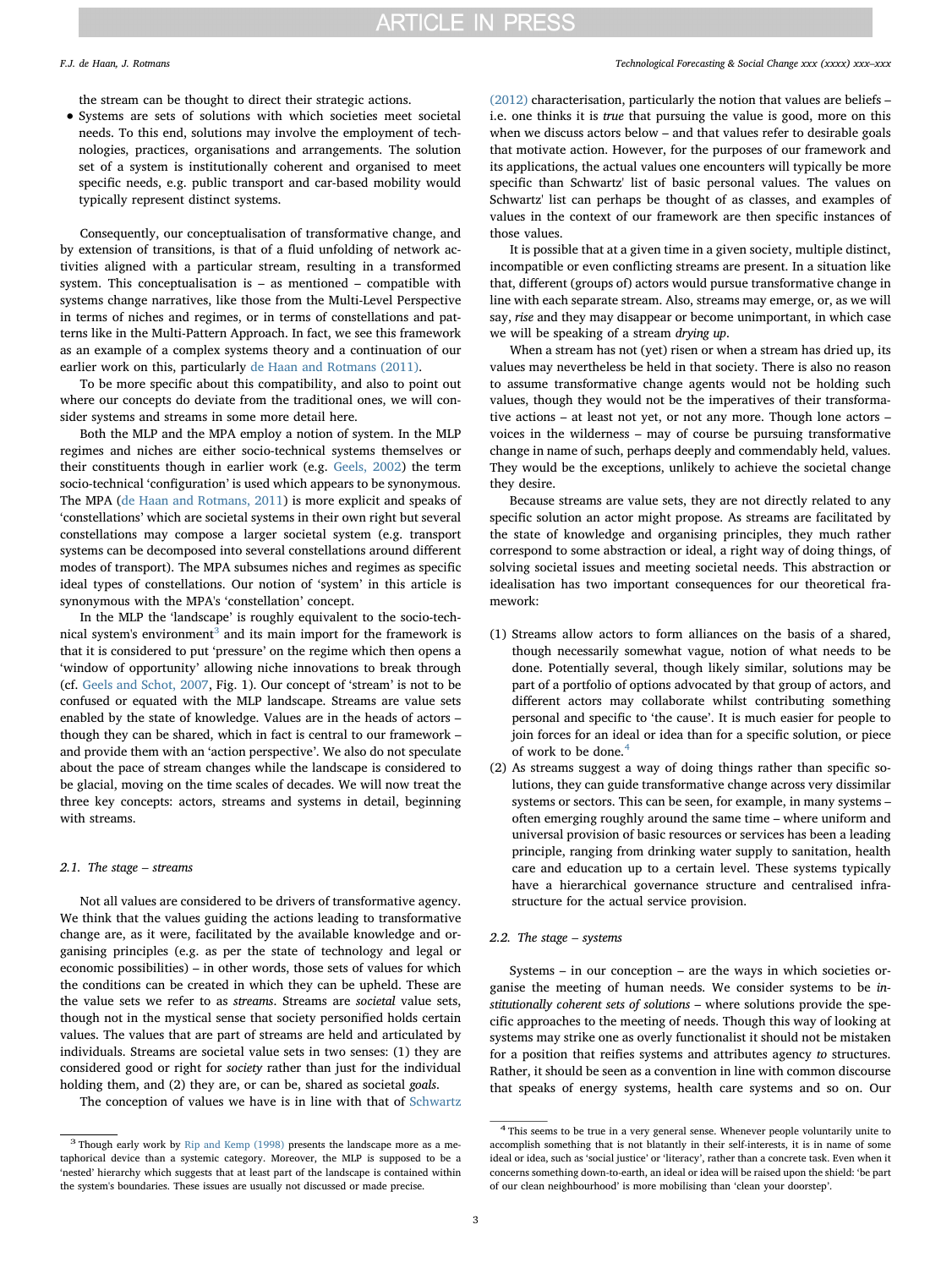F.J. de Haan, J. Rotmans *Technological Forecasting & Social Change xxx (xxxx) xxx–xxx*

conceptualisation of systems is a continuation of our earlier work on the Multi-Pattern Approach ([de Haan, 2010; de Haan and Rotmans, 2011](#page-10-13)). The conceptualisation of systems and subsystems (constellations) as sets of institutionalised solutions can be found in ([de Haan and Rogers,](#page-10-14) [2014\)](#page-10-14) and the concept of 'societal needs' as human needs met on societal scales was developed in ([de Haan et al., 2014\)](#page-10-15).

Solutions are specific ways to meet human needs that can – at least in principle – be implemented by, or for, several people. In other words, a solution is not a coincidental way to meet needs, not peculiar to a particular person or context. Solutions may involve the use of technology, organisations, arrangements or they may rely solely on human (inter)actions. For solutions to meet needs at societal scales they need to be institutionalised – which turns them into systems. By institutionalising we mean the establishment of institutions relating to the solution and its functioning, also with respect to other solutions.

Our conception of institutions is essentially [Scott's \(1995\)](#page-11-9) and covers a spectrum ranging from awareness to norms and guidelines to rules and regulations. Institutions not only enable solutions to perform their functions in systems, they also provide the coherence that turns them into systems. For different solutions related to grid-distributed electricity generation to systematically function together, such institutions are essential – to ensure engineering compliance and safety, but also in order to operate in a market context. Similarly, for the different medical specialties to provide health care systematically, institutions are required. More clearly put: the hospital is an institution bringing together several solutions involving specialist forms of health care practice, while other institutions connect these solutions to the general practitioner (another solution) making sure patients get to see the right specialist for their ailments.<sup>[5](#page-3-0)</sup>

Though institutions, as per our conception above, in a sense encode the functioning of the system, they do not produce it. Actors, making use of solutions in the ways the institutions describe, produce the functioning of the system. Conversely, though they produce the functioning, actors do not need to be considered part of the systems – in much the same way a language is produced by its speakers, while few people would argue that its speakers are somehow contained within it. This framework chooses to clearly separate the descriptions of actors and systems. Actors relate to systems not as 'parts of' but through affiliation – and we expressly allow the possibility of actors having multiple affiliations.

If actors, guided by institutions, produce and reproduce the functioning of the system, then, one can ask, how do these institutions emerge and – importantly for our framework – how do they change? Importantly, for if institutions change, the systems change. Once established, the continuing, institutionally guided, use of the solutions by actors affirms or reproduces the institutions. This is of course structuration dynamics à la [Giddens \(1984, 1979\)](#page-10-16). The kind of change allowed by structuration is of an evolutionary kind – though perhaps not strictly Darwinian.<sup>6</sup> Established institutions would have some margin to use the existing solutions in a slightly different manner, giving rise to optimisation dynamics for example. Similarly, new solutions can be integrated in the incumbent set by expanding the established institutions, which accommodates the use of the new solutions in a manner that complements or improves the incumbent set (see e.g. [Rogers et al.,](#page-11-10) [2015\)](#page-11-10). This kind of change, incremental and evolutionary, within the frame of structuration, yields path dependency. Here, at last, we arrive at an opportunity to give a more technical characterisation of transformative change, as the kind of change that breaks this path dependency. Clearly, transformative change is extraordinary.

### 2.3. The stage – actors

Our conception of systems enabled us to make a more technical distinction between the normal, path-dependent way they evolve and transformative change. The actors involved in the former are guided in their actions by institutions from which they have little power to deviate. [Milgram \(1974\)](#page-11-11) might have said these actors are in the agentic state. We will however focus on the actors involved in transformative change. We have been, and will be, using 'actor' and 'transformative change agent' interchangeably. However, since the latter term, though perhaps more accurate, is slightly cumbersome we will mostly use 'actor'. The term 'actor' also allows us to use its other meaning of someone playing a role, which is instrumental when we will be considering how actors can play different, even contrary roles. An example of this is the possibility of someone playing a role of an institutional actor whilst seeking to change those institutions as part of another, more transformative role.

We understand agency as the ability to act with intention – as opposed to just reacting, like a flower turning towards the sun. This emphasis on intentionality is common and non-controversial in the philosophy of action, going back, in modern analytic philosophy, $\bar{y}$  to [Anscombe \(1957\)](#page-10-17) and [Davidson \(1963\)](#page-10-18). Our conception is also informed by [Bratman's \(1999, 1987\)](#page-10-19) work and we will draw on [Dennett's](#page-10-20) [\(1971\)](#page-10-20) 'Intentional Stance'. An agent, then, is an entity with agency, that can have beliefs (e.g. about what is going on around it, or about other agents) and desires (e.g. it wants to go somewhere, or do something) – or, an entity that can meaningfully be thought to have beliefs, desires and agency. Beliefs and desires are the basis for an agent's intentional actions – the actions that manifest its agency. $8$ 

The actors – transformative change agents – of our framework are value driven, as opposed to, for example, acting out of economic selfinterest or functional, problem-solving motivations. Their intention is to do the right thing, not so much the best – that is, they can be considered moral agents. By value driven we mean that the actions and strategies of these actors to achieve systems change are guided by values. It is because they would like to see those systems more in line with their values that they want to see them changed. The solutions they propose, they deem the right ones, considerations of costs and benefits or performance are not primary – though they quite possibly consider their solutions superior in those respects also.

One of the key problems actors encounter when trying to achieve transformative change is that either existing structures have to be broken down to adopt different solutions or completely new structures have to be built up to support them, and often combinations of both. In either case the initial activities on the path to transformative change will have negative pay off, it may be more expensive or performance may suffer. Despite this, transformative change does occur, and as we believe it occurs intentionally, produced by actors, it seems to follow that other motivations drive the actors involved – motivations that are able to persist while the initial changes yield their poor results, motivations that will keep them convinced they did the right thing. We think they are value driven.

We discussed earlier that actors are not so much driven by 'their' values, but by value sets that have the potential to be upheld on a societal scale, given the state of knowledge and organisational possibilities. This was the basis of the concept of 'stream'. We say that an actor connects to a stream and this would obviously be because that stream is in line with the values personally held by that actor.

[Schwartz \(2012\)](#page-11-7) points out that values are a kind of belief, and that they 'refer to desirable goals that motivate action'. [Sayre-McCord and](#page-11-12)

<span id="page-3-0"></span> $^{\rm 5}$  Though this way of organising these aspects of health care is not the only way possible, it is common to several OECD-type countries.  $\degree$  This would be an example of an adaptation process as described by [Holland \(1975\),](#page-10-21) a

<span id="page-3-1"></span>broader conception of evolutionary dynamics that includes Darwinian evolutions as a special case. In the Multi-Pattern Approach ([de Haan and Rotmans, 2011](#page-10-5)) this kind of change is part of a pattern called 'Adaptation'.

<span id="page-3-2"></span> $\overline{7}$  See also the entry on 'agency' in The Stanford Encyclopedia of Philosophy ([Schlosser,](#page-11-13) [2015\)](#page-11-13). <sup>8</sup> This is what [Bratman \(1987\)](#page-10-22) calls the desire-belief model of intention. How intentions

<span id="page-3-3"></span>are formed, and the status of intentions with respect to beliefs and desires we leave aside in this article.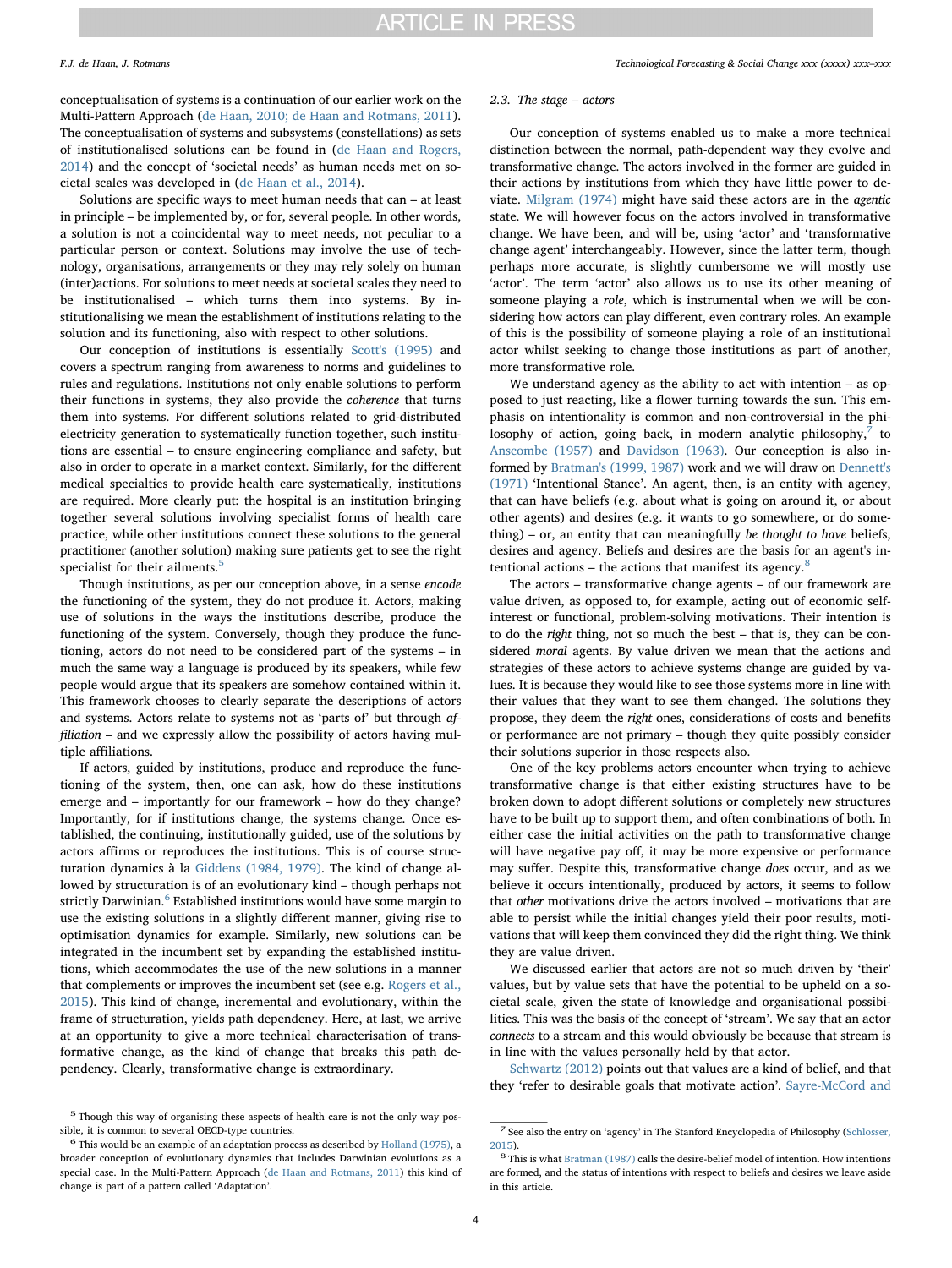[Smith \(2014\)](#page-11-12) say that the valuing of an agent consists in believing that whatever is valued is desirable or good. They also allude to the enduring quality of valuing something. This seems implicit in Schwartz though he does explicitly refer to values transcending specific actions and situations. These considerations lead us to say that the particular values that connect an agent to a stream, consist of the belief that the desire to achieve the valued outcomes is worthwhile of a long-term commitment. We can then continue to conceptualise strategies as special intentions formed by the agent on the basis of beliefs concerning the right solutions given the value set of the stream connected to. The agent combines these beliefs with others concerning capacities, influence and opportunities to ally with other agents connected to the same stream. Actors are normative, strategic and social, transformative change agents.

Although beliefs, desires and intentions are the kind of mental states normally attributed to humans, it is common practice and often very useful to attribute 'agent-hood' to things, animals or other non-humans, this is what [Dennett \(1971\)](#page-10-20) calls the 'Intentional stance'. Examples of the Intentional stance in the societal context are statements like 'the government decided to …' or 'this is what the system does to people'. It is in that sense that we may attribute agency to our alliances, the collectives and organisations of actors – not in the reifying sense that suggests social structures actually have beliefs, desires and act with intention.<sup>[9](#page-4-0)</sup> It is the joint connection to a stream that provides an alliance with the unity that justifies the Intentional stance in our case.

Our conception of a system was that of an institutionally coherent set of solutions to meet societal needs. With our notion of transformative change as breaking the path dependence induced by the institutionally guided use of solutions, we are left to investigate how actors relate to solutions and how they change institutions.

We say that an actor affiliates with a certain solution, or possibly several. This means that given the needs in question, actors hold that solution to be in line with the stream they connect to – they believe it to be the right solution. Actors being transformative change agents, this belief will lead them to form an intention, a strategy to get that solution implemented to benefit society. If the solution they affiliate with is already part of a system – emergent or established – they may direct their efforts to further institutionalise it with the aim of making it more widely available in society. The exception to this is when the system's organising principles, encoded in its institutions, are not in line with the stream the actor is connected to, for example an actor who would affiliate with a solution offering vocational education but not if it were part of a system demanding competitive fees. In such a case, the actor would strive for system reform or the establishment of a different system.

Breaking path dependency involves changing the very institutions that bring it about, and not every actor is in a position to do this. Suitable positions would obviously include the top, but also specific places within influential actor networks or places where rare abilities can accomplish rare feats. Another suitable position may be 'outside' the system, by establishing a new one or creating a protected environment $^{10}$  $^{10}$  $^{10}$  – effectively avoiding the path dependence. The ability to change institutions is an ability to influence people's actions, we therefore say the actors in these positions have power – a perspective we think is in line with Avelino's conceptualisation of power in transitions (e.g. [Avelino, 2011, 2017; Avelino and Rotmans, 2011, 2009\)](#page-10-23). These individual or collective powers can of course be greatly amplified, or at least be more effectively used, when actors are able to form alliances and act in concert.

### 3. Transformative dynamics

This section will outline how transformative change is explained within our framework. As per our own decree, the actions of transformative change agents – actors – will be at the core of these explanations. Nevertheless, as also mentioned before, the entire stage, featuring actors, streams and systems is involved in transformative change. Moreover, it is through alliances that actors compound and increase their transformative potential. In the following, therefore, we will elaborate on the value-driven dynamics of actors and streams, on the alliances that actors can form and on the systemic manifestations of their actions. Before we do this, we will present a small number of fundamental roles of transformative change agents. These are the roles we deem essential in transformative dynamics – roles can be enacted by different actors at different times and an actor may simultaneously enact multiple roles.

### 3.1. Typology of transformative actor roles

For our typology of transformative actors we distinguish four different types of actors: frontrunners, connectors, topplers and supporters. These actors can be affiliated to emerging systems or incumbent systems, or to both types simultaneously. This means there is no bias in our model of transformative change towards 'niche actors' or 'bottom up' dynamics. Moreover, the idea that actors can have multiple affiliations (with different systems) and several roles (employing different kinds of strategies) enables the treatment of boundary spanning actors within our framework (see e.g. [Brodnik and Brown, 2017; Smink et al.,](#page-10-24) [2015](#page-10-24) for discussions of boundary spanning in transitions). Our typology complements those in the recent literature (see the brief overview in the [Introduction\)](#page-0-4) by focussing on the actors' strategies and potential systemic consequences.

Frontrunners – are already known from the Transition Management literature ([Loorbach and Rotmans, 2006](#page-11-14)). The frontrunner role is geared towards making alternative solutions known and available early on – they are solution driven. Frontrunners act upon their own, personal values and do not necessarily align with any stream – as far as they are concerned. Becoming part of an alliance may however explicitly connect and align them and their endeavours to a stream.

The alternatives presented by frontrunners provide systems with diversity.

Connectors – connect in two respects: (1) they connect solutions to systems – be they emerging or incumbent – by embedding or anchoring them in an institutional context. They institutionalise solutions, making them established options to society. And, (2) by connecting actors with other actors on the basis of their shared value sets, aligning them with a stream. The connector role is therefore crucial in the formation of alliances.

Connectors provide connectivity amongst actors and between solutions and systems.

Topplers – are mobilising and system-oriented in their actions (as opposed to the solution-driven frontrunners). Actors in a toppler role introduce, change and phase out institutions to make way for alternative solutions. Topplers may affiliate across different systems, for example emerging and incumbent, in order to achieve their transformative goals. Topplers are able to articulate the values that connect their alliances to a rising stream and make them explicit. By externalising values they are able to attract supporters (followers).

Topplers provide coherence to the alliances and nascent or changed systems.

Supporters – are not themselves to be considered transformative, though their support is an important factor in the institutionalisation process of transformative change. Their adoption and endorsement provides the legitimisation, and expresses the societal need for the new solutions and changed systems.

As the title of this subsection suggests, these are actor roles involved

<span id="page-4-0"></span> $^9$  Whether that ever is a justifiable suggestion – that is, more than a stance – we leave open for discussion.

<span id="page-4-1"></span> $10$  This is what is elaborated in the literature on the Multi-Level Perspective ([Geels,](#page-10-1) [2002; Rip and Kemp, 1998\)](#page-10-1) and Strategic Niche Management [\(Kemp et al., 1998](#page-10-3)).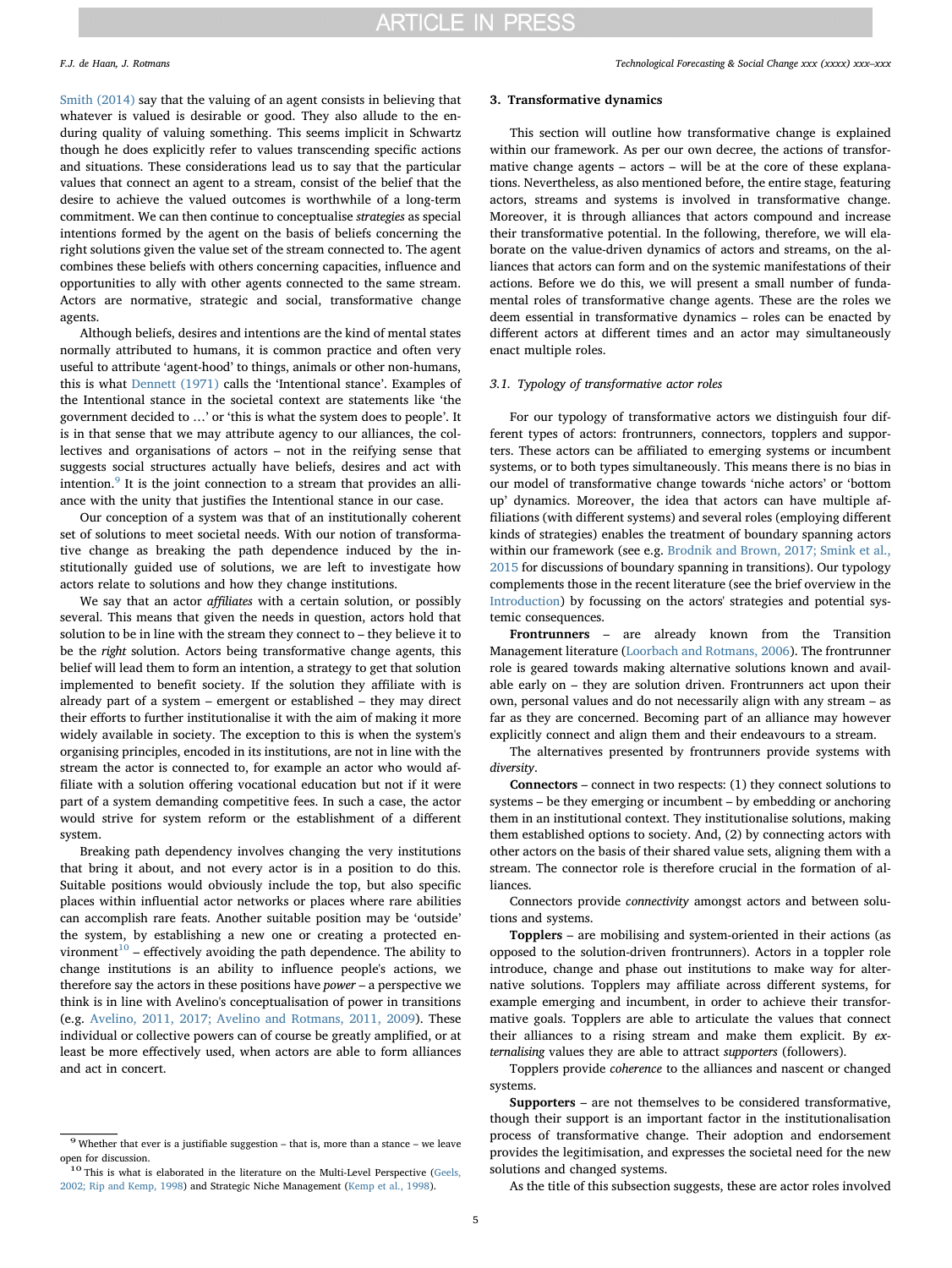in transformative change only. A more complete treatment would also include several types of institutional actors. In particular actors whose role it is to counter or slow down change. Treatment of such actors is however outside the scope of this article.

[Gladwell \(2000\),](#page-10-25) in his book The Tipping Point, discusses types of actors, who in some respects resemble ours – or the other way around. This should not be completely surprising, as Gladwell is interested in social contagion-like phenomena, which can be considered a part of, or similar to, the dynamics of transformative change – e.g. when the adoption of innovations is a key aspect of it. He distinguishes connectors, mavens and salesmen. His connectors certainly resemble ours in their capacity to be social links but it is important to note that our connectors also connect solutions to systems. Characteristics of Gladwell's Mavens – people who have access to important information and are keen to share it – can likely be found in all our transformative actors but are most prominent in frontrunners (pioneering and entrepreneurial after all) and topplers (especially in their ability to externalise values). All our transformative actors have characteristics of Gladwell's salesmen.

### 3.2. Actor dynamics and the formation of alliances

The actors in the roles we just presented all aim – in one way or another – to effect transformative change. In order to do this, they can either directly try to implement an alternative solution themselves or they can work together with other actors on the basis of a shared aim and values. Either way, one measure of success would be the support received. Consequently, even the most straightforward strategy to achieve transformative change will involve some alliance between one or more transformative actors and one or more supporters. We will now discuss the kinds of alliances we consider crucial, the actor dynamics behind their emergence and some of their potential systemic consequences.

### 3.2.1. Initiatives

The most straightforward type of actor dynamics is that of one or several actors forming an initiative. Initiatives are the organised endeavours of actors with the aim of making alternative solutions known or available. As can be expected, initiatives are typically the work of frontrunners, though connectors or topplers may also be involved and of course initiatives may have supporters.

Initiatives often have an entrepreneurial character – in the broadest interpretation of the word – and may take the form of start-ups, businesses, NGOs, coops or similar forms of organisation. This, however, may give the impression that initiatives are necessarily small, or at least grow 'from the bottom up', which need not be the case at all. Initiatives may also be large, or even 'mega' projects such as infrastructure roll outs or thorough-going legislative reform in a particular sector. Conversely, just as not every start up is an initiative in the transformative sense in which we use the word, not every large-scale infrastructure project should be considered one. What sets initiatives apart from other organised endeavours is that they aim to provide new or alternative solutions to what is offered by the incumbent systems.

Two more things need to be said about initiatives, one about how they relate to streams and one about their systemic manifestations. As regards the former, we indicated that initiatives are typically instigated by frontrunners. As a consequence, initiatives usually only accidentally align with a particular stream. Regarding the latter, the systemic consequence of a successful initiative is the establishment of what we shall call a single-solution system. A measure of success would be that the initiative attracts supporters. The involvement of connectors in initiatives can lead to further institutionalisation of the nascent singlesolution systems, either as such or by connecting them to existing systems.

### 3.2.2. Networks

In a similar way as initiatives are related to frontrunners, so networks are related to connectors. Networks form under influence of connectors who bring together several actors and possibly their initiatives on the basis of shared values. Where it was possible for a frontrunner and consequentially an initiative to be only accidentally aligned with a stream, becoming part of a network makes such alignment an explicit necessity. It is part of the role of connectors to bring this alignment about.

Networks may be loose affiliations amongst like-minded transformative agents but they may just as well be formalised organisations with restrictive policies about membership. Knowledge networks and unions are typical examples, as are user communities (be they virtual or in 'real' life), advocacy groups, trade associations and so on. As with initiatives, it is their transformative agenda that sets networks – in our sense of the word – apart from the other networks around.

Amongst the systemic consequences of networks are the alignment of potentially several single-solution systems. For example, connectors align actors in the network along the same stream which in turn leads the single-solution systems of these actors to acquire some institutional alignment also, through interactions, knowledge exchange and agreements. Connectors, as in the case of initiatives, further institutionalise the single-solution systems related to the network, both amongst each other – forming, as it were, a networked system of single solutions – and with respect to existing systems. Successful networks align various initiatives and connect actors with shared value sets.

### 3.2.3. Movements

Movements are closely related to, and typically the consequence of, the actions of topplers. It is a key characteristic of the toppler role to articulate and advocate the value sets that would connect actors to a rising stream. It is by virtue of this externalising of a shared value set that a transformative movement can emerge and amass supporters. Movements need not consist of topplers and supporters exclusively, frontrunners, connectors and, consequentially, initiatives and networks often also form part of movements. What sets movements apart from networks is that most supporters do not have, or need, a direct connection to the transformative actors in the alliance, but rather connect to value sets embodied by the movement on a more abstract level.

Movements are often associated with some common moniker, e.g. the 'Open Source', 'Socialism' and 'Transition' movements. Such labels are indicative of the specific value set that unites the movement – and often become synonymous with it. Within a movement, a portfolio of solutions may be considered the appropriate instrumentarium to put the value set in practice. Indeed, when some of those solutions have already reached a level of institutionalisation, such as in a single-solution system, they may become identified with the cause of the movement. Think in this respect for example about the role of communist parties in 19th and 20th century Socialism, or the Transition Town model for the present day transition movement.

The systemic consequences of the dynamics of movements are the taking shape of alternative systems. This can be in the form of singlesolution systems growing and further institutionalising, several small systems merging to form a larger system or such aligned new solutions becoming institutionalised parts of incumbent systems. When we said topplers provide coherence, it was in this system-shaping sense as much as in the sense of articulating and advocating of shared values amongst actors.

As we have been focussing on the motivations and actions of actors and their alliances to pursue transformative change, we have not treated in much detail the important question of under what kind of circumstances actors would be more inclined to do so, and, moreover, under what kind of circumstances are their efforts more likely to be successful. We have discussed the systemic conditions for transformative change in some detail in de [Haan and Rotmans \(2011\)](#page-10-5). There we distinguish tensions (with the environment of the system), stress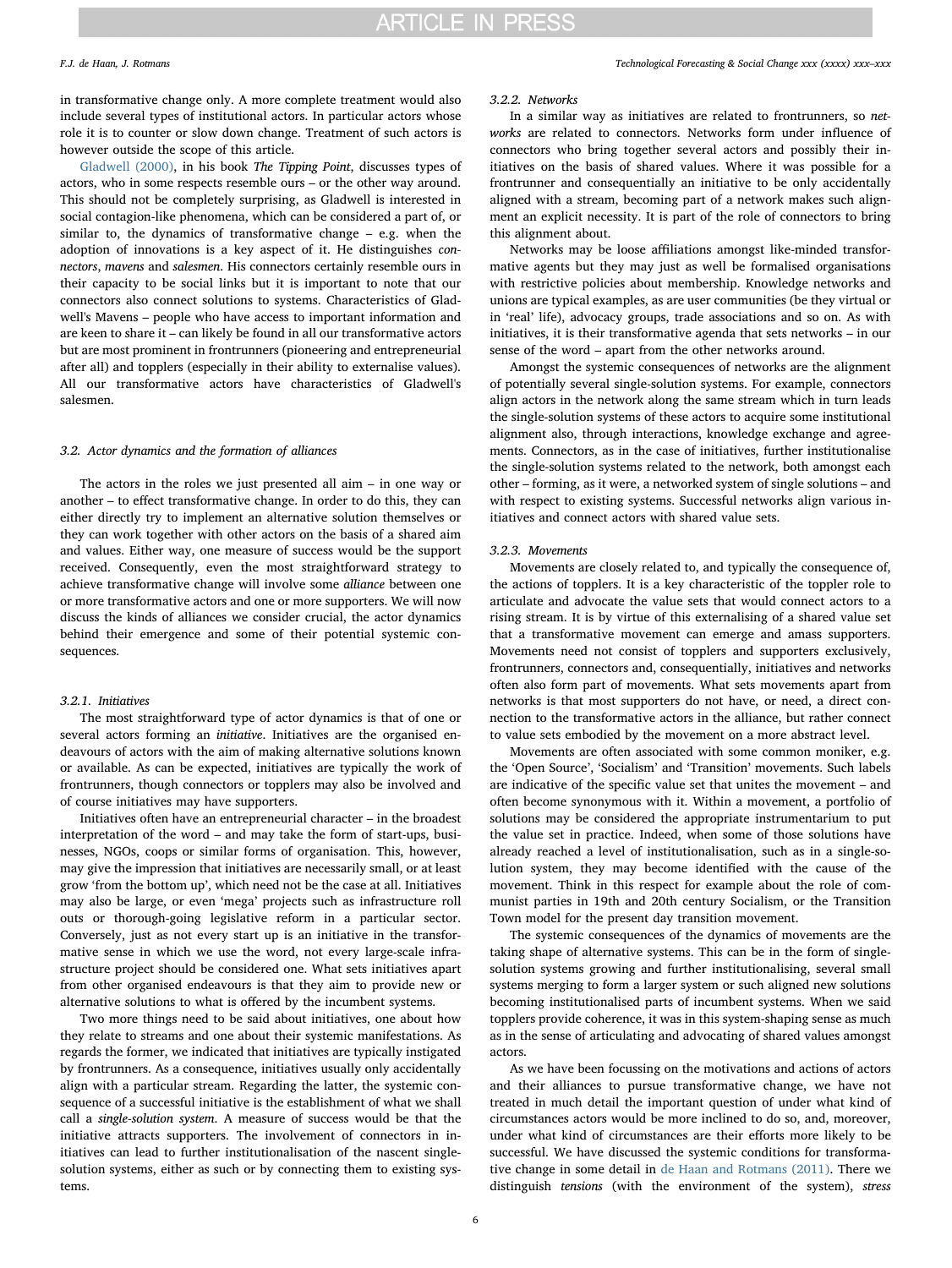F.J. de Haan, J. Rotmans *Technological Forecasting & Social Change xxx (xxxx) xxx–xxx*

(inconsistencies within the system) and pressure (in competition with other systems). As our framework considers all transformative change the consequence of the actions of actors and alliances, it is crucial for them to perceive these as conditions for change. Crises are often mentioned as drivers of transformative change, $11$  but in this sense it is even more important that an issue is perceived as a crisis for actors to act upon, and form alliances around.

### 3.3. Actor dynamics and transformative systemic change

The above treatment of actors, their alliances and potential systemic consequences may give rise to three misunderstandings: (1) that alliance formation is somehow necessarily sequential, (2) that transformative change is always about building up, and (3) that we forgot about actors who aim at maintaining the status quo and impede change.

The first can easily be clarified: A movement may emerge in the absence of prior networks or initiatives and, moreover, movements may give rise to new initiatives and networks 'within' them.[12](#page-6-1) In other words, though there is the apparent suggestion of a natural progression from initiative to network to movement, such a progression is not necessary for, and perhaps not even common in, transformative change. Regarding the third potential misunderstanding, we perhaps should reiterate that we did not forget them but choose to focus on transformative actors in this article. We identified institutional actors as the ones who maintain the structures of systems (which is close to tautological), but have not at all attempted typologising them or their potential strategies, if any. We will come back to this in the discussion. The second potential misunderstanding is a more subtle matter to clarify and it is central to understanding how the threads of actor dynamics described thus far can come to form a transitions tapestry.

Transformation is as much about breaking down as it is about building up. However, arguably, most transformative actors consider their goals to be positive ends – they would consider their actions constructive rather than destructive. The issue is that transformative change is about changing systems, sometimes by adding something new to the existing offerings but typically by providing alternatives and these will either compete with or replace incumbent solutions. From this the picture emerges that transformative dynamics produced by the actions of actors, in the sense of their various endeavours to institutionalise alternative solutions, can have constructive or destructive consequences, depending on the degree of institutionalisation of the systems in question. Roughly speaking, the initiative of a frontrunner can be constructive if leading to the emergence of a single-solution system and destructive if the initiative is to implement the alternative in an incumbent system, where the institutional setting will need to be adjusted and where it competes with other solutions. $13$  Obviously some transformative change will be both, and some neither. We will elaborate this a little bit more.

We said that frontrunners, through their alternatives, provided systems with diversity. Connectors were considered to provide connectivity – for obvious reasons. And, topplers, through their system shaping, articulation and advocacy of shared values, provided coherence. Each of these can have disruptive outcomes as much as reinforcing, depending on the system in question. Diversity of nonaligned alternatives may be important in the building of new structures,

<span id="page-6-1"></span>initiative, may inspire local initiatives and networks in a different region or context.<br> $13$  Nota bene, we do not mean that it depends on one's viewpoint whether these con-

but in established systems it may be at odds with stability and efficiency. Similarly for connectivity, where connecting alternatives into an existing system may be disruptive, but connecting several alternatives into a network or nascent system may be reinforcing. Finally, coherence was related to the system shaping work of topplers, which entails establishing alternative sets of solutions as much as it can mean phasing out of incumbent solutions.

In an ongoing transition, the transformative actions of actors relate to incumbent and emerging systems alike. Not all actors are affiliated to both, but many necessarily have to be. In order to start an initiative, for example, a frontrunner may need access to funding or at least permission to do whatever the initiative is about and this may very well come from the systems the frontrunner provides an alternative for. Networks, in likewise manner, may be initiated by connectors affiliated to an incumbent system whereas their actions may lead to the development of an emerging system in direct competition with the incumbent, or to the displacement of certain solutions within the incumbent system. Toppler action would almost always rely on simultaneous affiliations to incumbent and emerging systems either because the transformative potential of movements requires supporters in institutional roles or because their system-shaping activities involve negotiations and establishing agreements across systems.

From the above one sees again the virtue in refraining from viewing actors as part of, or exclusively belonging to, specific systems. Actor dynamics lives in an 'actor space', where actors interact and form alliances on the basis of shared values that connect them to streams that live in their own 'stream space' as it were. The consequences of the (inter)actions of actors and alliances are felt in the 'system space' and the transformative dynamics at large requires taking into account the actors, streams and systems, that is, the entire transformative stage.

By now we can construct two pictures of transition dynamics based on actors, streams and systems. At the core is the actor dynamics, where actors affiliate with alternative solutions and existing systems as they deem opportune. They connect to a rising stream and initiatives, networks and movements form with increasing numbers of supporters. In the systems space there can be several outcomes of course but we will for now consider only two complementary scenarios of 'successful'<sup>[14](#page-6-3)</sup> transformative change.

[Fig. 1](#page-7-0) depicts the simple decline of the incumbent system at the expense of the success of the emerging system.[15](#page-6-4) Paired with this is the drying up of the stream representing the values embodied in the incumbent system and the rise of the stream of the emerging one. During the course of this transition the two systems exist as almost mutually exclusive ways to meet the same societal needs. [Fig. 2](#page-8-0) depicts a transition where the emerging system grows in co-evolution with the declining incumbent. Doubly affiliated actors facilitate constant exchange and mutual adoption of solutions and institutions. Midway through the depicted time line the two systems are at the verge of merging while both have changed significantly and their streams have come together, that is, both their value sets have adapted to each other.

Such bird's-eye views as presented in [Figs. 1 and 2](#page-7-0) may wrongly convey a sense of inevitability, of necessity about the transitional trajectories. We stress that these are simplified stylisations of highly idealised ways transitions can unfold – with as main aim to show the roles actors may play in them. They serve to illustrate and allow us to clarify certain issues:

First, the figures show a seeming succession of involvement of frontrunners, connectors and topplers respectively. While it is true that frontrunners – per definition – first introduce alternative solutions, connectors and topplers can be active at any stage in a transition. Connectors and topplers have more systemic roles than frontrunners,

<span id="page-6-0"></span><sup>&</sup>lt;sup>11</sup> The sense of urgency that sometimes accompanies (perceived) crises can however also lead to the rapid implementation of a relatively 'conservative' measure that is 'certain to work'. See e.g. [Rogers et al. \(2015\)](#page-11-10) for an example of this where a status-quo reinforcing infrastructure was commissioned in Melbourne, Australia when drought conditions reached a point where running out of (drinking) water became a realistic prospect.  $12$  Or think for example of how a global movement, possibly grown out of a local

<span id="page-6-2"></span>sequences are constructive or destructive. The constructive consequences of transformative change (building up of an alternative) and the destructive consequences (phasing out of obsolete solutions) are both real.

<span id="page-6-3"></span> $14$  'Successful' also not intended in any relative sense, but simply to mean that transformative change has indeed occurred – whether in a desired direction or not.

<span id="page-6-4"></span><sup>&</sup>lt;sup>15</sup> [Loorbach \(2014\)](#page-11-6) presents similar 'X-curves' in his inaugural address (p. 46–47).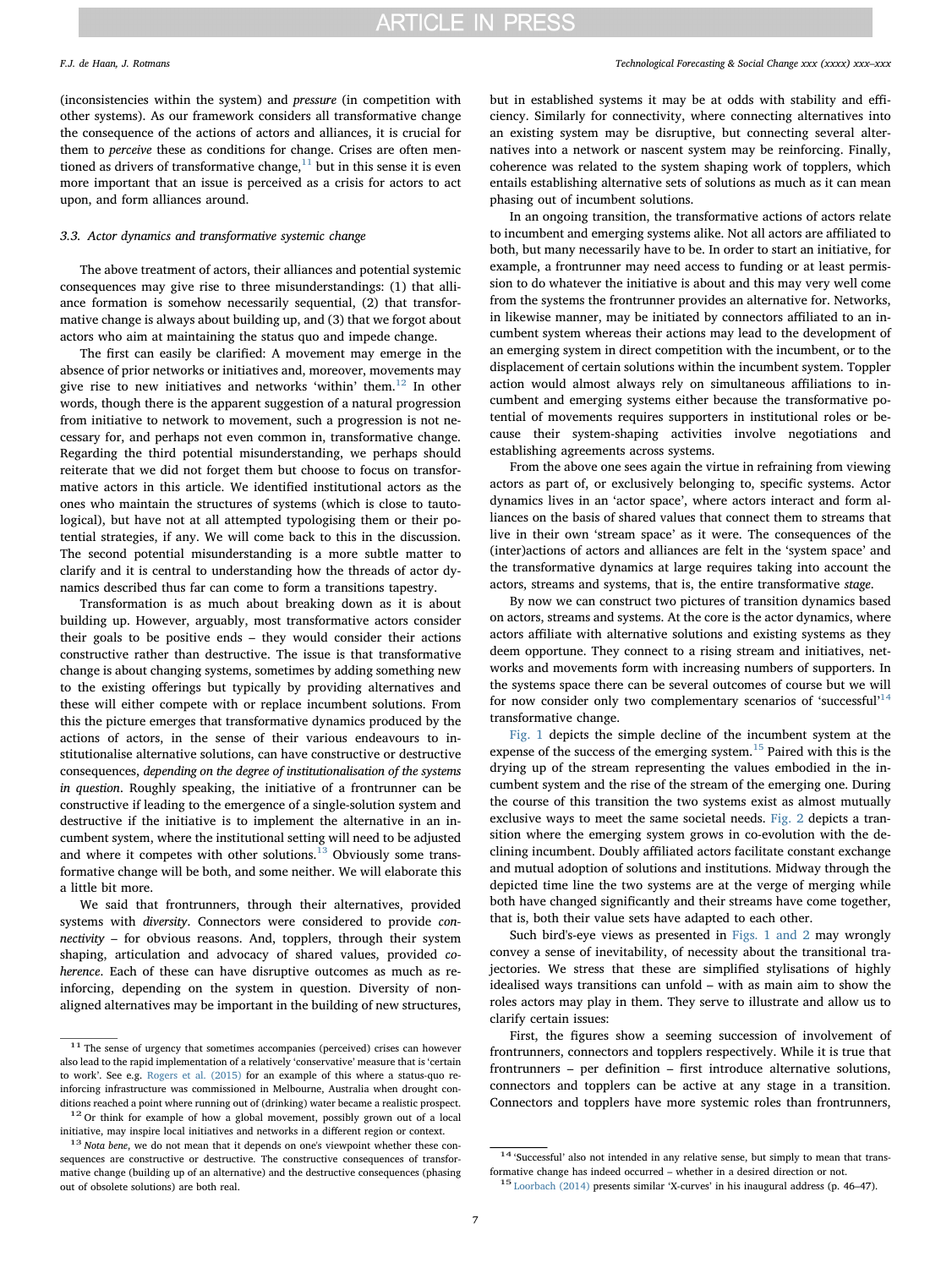### F.J. de Haan, J. Rotmans *Technological Forecasting & Social Change xxx (xxxx) xxx–xxx*

<span id="page-7-0"></span>

Fig. 1. Dynamics on a transformative stage, with an incumbent system being replaced by an emerging system. Actors, streams and systems as well as connections, affiliations and alliances are shown.

which is why in the figures they appear when the alternative system becomes more competitive with, or begins to merge with, the incumbent one. Other, more complicated trajectories are certainly possible, so the seeming sequence is an artefact of the particular stylised trajectories in [Figs. 1 and 2.](#page-7-0)

Second, the figures only depict actors, streams and systems. As the actors are the agents of change, whom we consider to be value driven, one may get the impression that values are the only or major determinants in shaping the transitional trajectory. This is far from what we mean. We consider values to be the main motivators of the actors in their pursuit of transformative change. How their value-driven actions work out in practice, and what means they have at their disposal, also depends on many other factors – amongst which of course the usual economic and technological constraints.

Third, both figures begin and end in a situation where one system prevails, and accordingly where one stream remains. Other scenarios are very well possible. For instance, a scenario where two streams continue to coexist, each embodied in a system meeting the associated needs in different ways. This is commonplace in many transport systems, where a carbased system and public transport coexist meeting roughly the same needs in different ways, based on different values (like individualist versus egalitarian). Also, it is not the case that when a system becomes dominant all actors gradually choose its side. It is rather the other way around, if a system has become dominant it is because enough transformative actors have over time affiliated with it, leading to the adoption and institutionalisation of its solutions. In practice, actors would often remain connected to more than one stream and perhaps affiliated to more than one system – including the possibility of being affiliated to a system incompatible with the values of the stream that actor connects to.

We can now briefly revisit the idea that the constructive or destructive consequences of transformative change depend on the degree of institutionalisation of the system in question.<sup>[16](#page-7-1)</sup> Assuming it carries some truth, and with the framework as it now stands, we can draw some conclusions. Firstly, if we consider a transition starting with a well-established incumbent system then all transformative change is initially going to contribute to its decline, however small these effects may be at the outset. Conversely, transformative change, for nascent systems, is more likely to have a constructive effect – until, of course, the emerging system reaches a degree of institutionalisation at which transformative change will become detrimental to it. Thus we arrive at the conclusion that if the degree of institutionalisation determines the constructive or destructive systemic manifestations of transformative actions, then there is a degree of institutionalisation at which it is unclear whether the effects of transformative change will be constructive or destructive.

This would correspond to the middle stages of [Figs. 1 and 2](#page-7-0) or the acceleration phase – the steep part of the S-shaped curve – of the Multi-Phase picture of transitions [\(Rotmans et al., 2001\)](#page-11-15), when a period of pre-developmental transformative change has brought down the degree of institutionalisation of some, and increased that of other systems. Since in such a period more 'directions' of systems change are possible,

<span id="page-7-1"></span> $^{16}$  The idea of 'degree of institutionalisation' is admittedly not very well defined at all, but it can be thought of as a kind of systemic maturity. It is in that sense similar to the notion of 'structuration of activities in local practices' as employed in some incarnations of the MLP (e.g. [Geels and Schot, 2007](#page-10-12)) to distinguish between niches and regimes—the former obviously having less structuration than the latter. See [Coenen et al. \(2012\)](#page-10-26) for an interpretation of the MLP levels as a measure of systemic maturity ('[…] they are conceptually related to the maturity of the socio-technological system').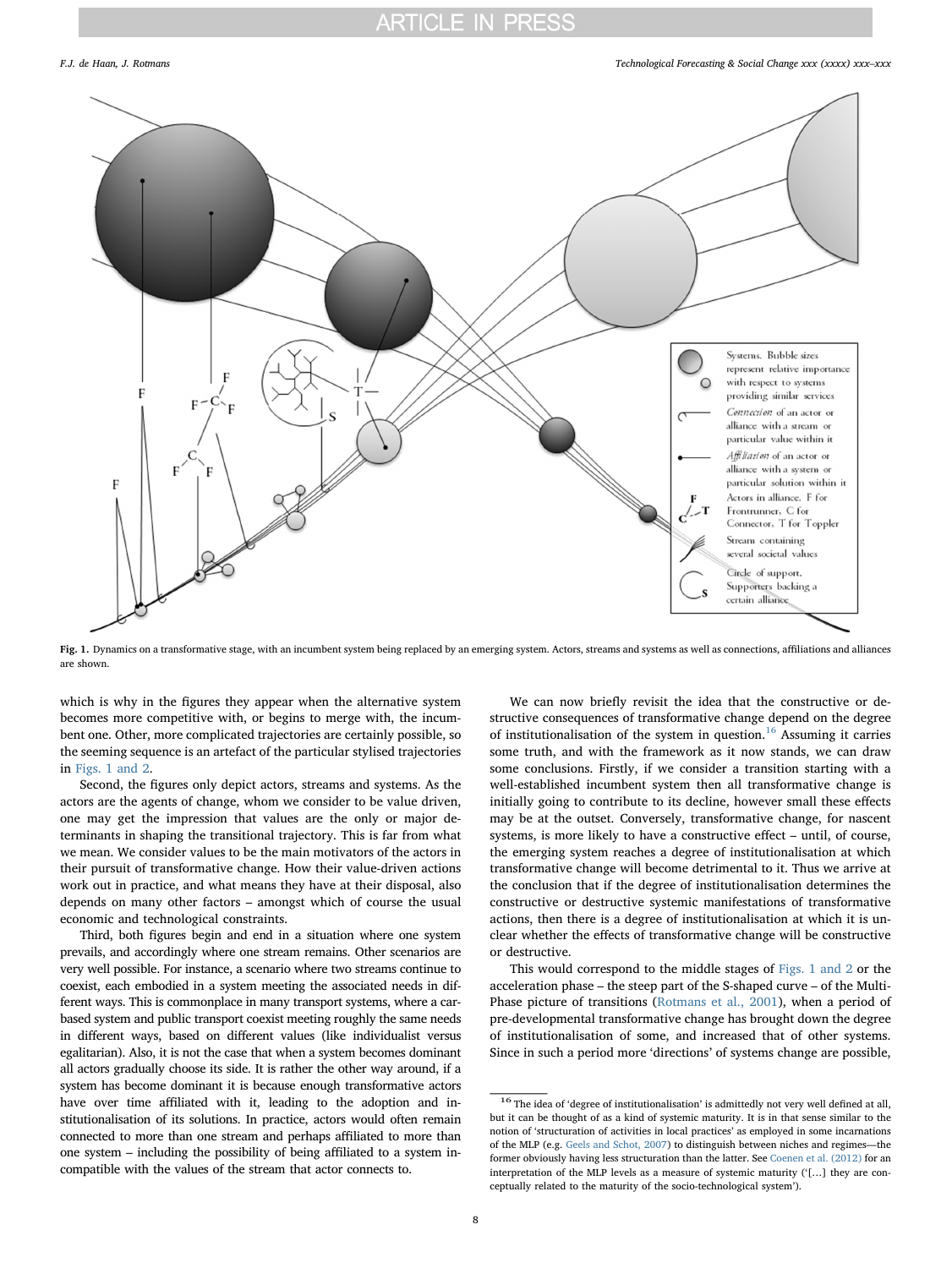<span id="page-8-0"></span>

Fig. 2. Dynamics on a transformative stage, with an incumbent system merging with an emerging system. Actors, streams and systems as well as connections, affiliations and alliances are shown.

the strategic actions of relatively few actors may be highly effective, which is an important observation to make if one is interested in steering or managing transitions. Surely, these are the periods of disequilibrium that [Rotmans and Loorbach \(2009\)](#page-11-16) view as opportunities to direct systems in desirable directions.

### 4. Illustration by case example

We will now illustrate our framework with a case example. As mentioned in the introduction, we do not claim to provide empirical validation with this illustration. The aim is to show how the key concepts can be applied to analyse a case. We first present a brief narrative description of the case. Given our aims, this is more a sketch of the developments than an exhaustive detailing of the relevant events. We then analyse the case using some of the key concepts of our framework. While we do this, we will draw attention to how the analysis would differ from one carried out with a systems-only or otherwise traditional transitions-theoretical framework such as the MPA (as e.g. per [de Haan](#page-10-5) [and Rotmans, 2011](#page-10-5)) or the MLP (as e.g. per [Geels, 2002](#page-10-1)). Finally, we will compare the dynamics of this case with the ideal-typical dynamics discussed in the previous section and summarised in [Figs. 1 and 2.](#page-7-0)

### 4.1. Case narrative

The Dutch energy system once was ahead of its time. That is, the energy transition has been around in the Netherlands for some 25 years already. The Netherlands were a frontrunner in the late 80s of the previous century with the first integrated environmental policy plan, including tax reforms to push the energy supply system in a more sustainable direction. However, there appeared to be a big gap between

the policy plans and their implementation in an unruly practice. An official energy transition project was started in 2001 which lasted for about 10 years. It has been extensively documented and investigated (see e.g. [Kemp et al., 2007; Kemp and Rotmans, 2009; Loorbach, 2007;](#page-10-27) [Smith and Kern, 2009; van der Loo and Loorbach, 2012\)](#page-10-27). The project was a success in terms of agenda setting, experimenting and social learning but a failure in policy implementation terms. Perhaps the greatest achievement was an indirect impact some years after, namely the broad energy agreement amongst 40 Dutch parties and an implementation plan for 2015–2050.

Nevertheless, the implementation results over the last 25 years have been dramatic. The Netherlands ranks second to last amongst the European 28 according to share of renewables in gross inland energy consumption ([Eurostat, 2017](#page-10-28)). The incumbent, fossil-fuel based system is very powerful and over 150 years old, starting with coal exploitation, later shifting to oil and, after the 1958 discovery of enormous reserves in the north of the country, to natural gas. The influence of multinationals, particularly Shell, is considerable, also on government ministries and administrations.

The transformative potential seems to have been low. Dutch innovation policy has been inconsistent, for example by stimulating alternative solutions too briefly. In the context of biomass digestion [Negro et al. \(2007\)](#page-11-17) observe that there 'has been no continuity and stability in government regulations longer than a few years' (p. 933). Apart from this instability there has also been a lack of political leadership, no single leader in Dutch parliament or cabinet was able to play a distinguishing role as a toppler in accelerating the energy transition. In the meanwhile, Germany's Energiewende, became a success story, commonly attributed to consistent government policy.

The Dutch government is certainly not in climate-denial. It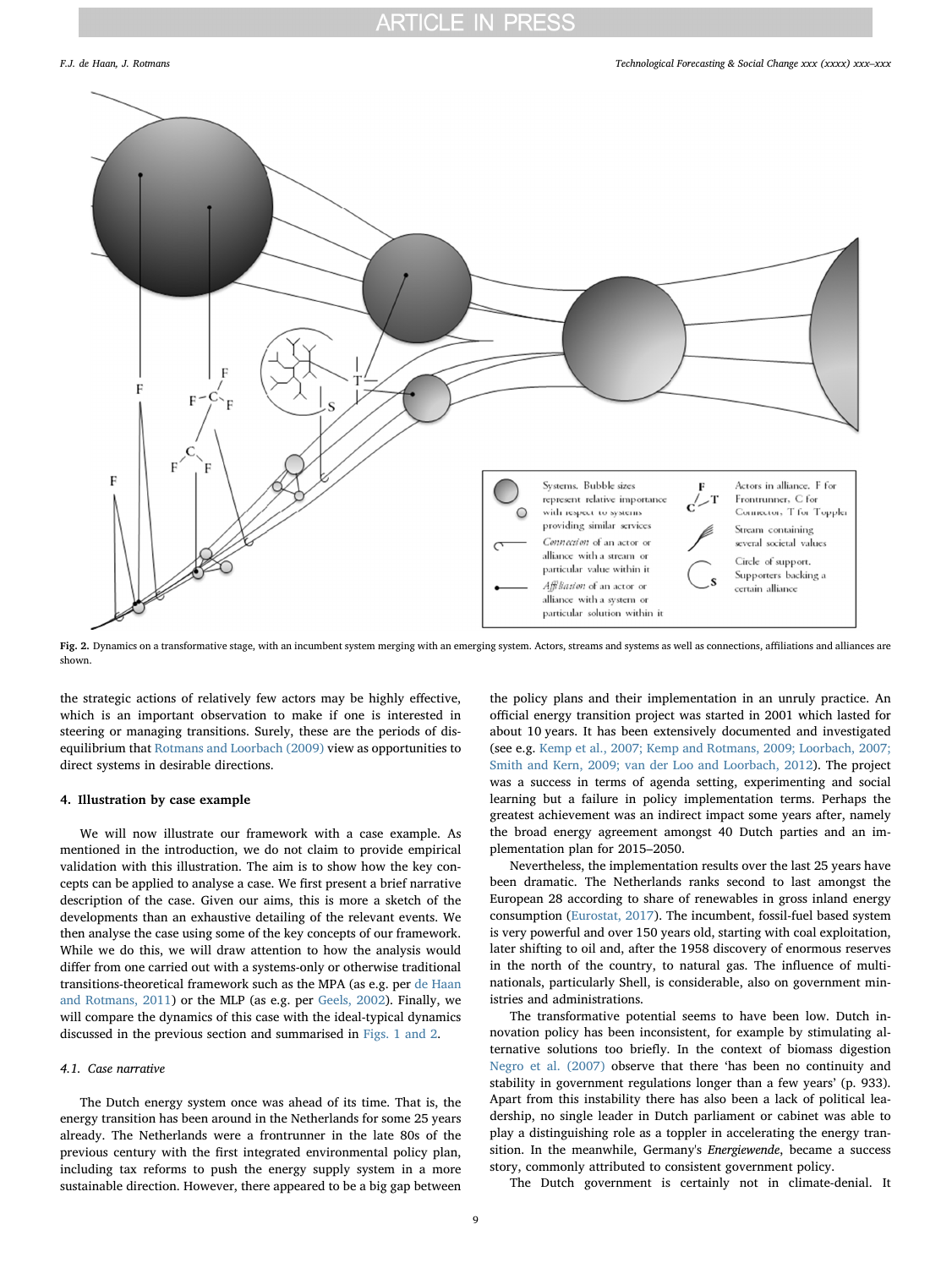acknowledges, with the European Union and other industrialised countries that between 25–40% reductions would be required to prevent dangerous climate change. However, the targets set by the EU and member states are not accordingly. The EU has committed to a 20% emission reduction target for the entire union by 2020 with respect to 1990 levels. This entails a Dutch national target of 16% reduction. In other words, by far not enough.<sup>[17](#page-9-0)</sup>

This was the background of a law suit filed by Urgenda,  $^{18}$  $^{18}$  $^{18}$  a Non-Governmental Organisation founded in 2008 promoting and implementing sustainability in practical ways. Urgenda started legal proceedings against the Dutch government to court in November 2013, supported by hundreds of citizens representing the Dutch energy and climate movement. The legal case<sup>[19](#page-9-2)</sup> was that the Netherlands apparently understood and acknowledged the threat of climate change and therefore had a duty of care. The Government's non-action was to be considered harmful negligence. Contrary to the expectations of many, on 25 June 2015 the court ruled in favour of Urgenda, effectively ordering the Dutch Government to cut emissions by at least 25% by 2020. The case is unique for it being the first time a state has been legally required to take action against climate change. The case provides a legal precedent for the global energy and climate movement, and in several countries similar cases are being considered.

### 4.2. Case analysis

We begin with translating the elements of the narrative in terms of the concepts of our framework. The narrative discusses a transition of an energy provision system, refusing to take off. The incumbent system referred to employs solutions based on energy generation with fossil fuels and the historically accumulated institutions around them. This system embodies the stream of values such as universal access and affordability, enabled by e.g. centralised governance and grid distribution. Such an incumbent system would be called the 'regime' in the MLP or the 'dominant constellation' in the MPA. Thus far no issues or major discrepancies.

MPA or MLP respectively would like to identify an 'alternative constellation' or 'niche' respectively. This is more difficult in this case. The alternative solutions, though present, have yet to consolidate in a system – whether that be called a constellation or a niche. The MLP would allow a more loose interpretation of 'niche activities' and also does not seem to require these to be confined to the specific geographic context.[20](#page-9-3) Our framework would avoid these difficulties by acknowledging the lack of an alternative system and by focussing instead on the transformative actors who aim to either establish such an alternative or changing the incumbent system.

Those actors – in part in response to failing energy and climate policy – connect to a new stream of values like sustainability and autonomy, enabled by renewable, often distributed technologies and selforganising modes of governance. Although there were many frontrunners there were few connectors within the Dutch political arena and no toppler to anchor the many initiatives and networks into a competitive emerging system like in Germany. The 'hindrance power' exercised by institutional actors affiliated to the incumbent, fossil-fuel based system, that slowed down the energy transition, frustrated many sustainability pioneers, but at the same time has spurred dedicated and motivated action by entrepreneurial citizens.

### F.J. de Haan, J. Rotmans *Technological Forecasting & Social Change xxx (xxxx) xxx–xxx*

The result is a growing 'undercurrent' of networks and initiatives driven by frontrunners and connectors.<sup>[21](#page-9-4)</sup> Though these initiatives and networks operate in relative isolation, with little cooperation amongst them, the actors involved do connect to the same emerging stream, characterised by distributed and decentralised solutions and a self-organising mode of operation. These initiatives and networks have grown into a loosely organised movement, which is obviously not limited to the Netherlands and in fact part of a larger, international energy and climate movement. Paradoxically, due to all the hindrance power of the incumbent energy system, the Netherlands has a considerable energy and climate movement.

The presence of this movement, these networks and initiatives is hard to appreciate in the conceptual frameworks of the MLP or MPA. Representing them as part of an emerging constellation or niche would not do justice to their individual agency or the structure of their organisation (the particular networks and initiatives). Discussing them as a social movement or otherwise 'collective actor' as for example suggested in [Geels \(2014\)](#page-10-9) is not only ad hoc but connotes more coherence than they seem to have.

The Urgenda climate court case also does not fit comfortably in the MPA or MLP frameworks. It is at the time of writing too early to assess its systemic consequences, if any. But if they are considerable, then a transitions analysis should be able to trace those consequences back to the actions of a particular actor – namely, the director of Urgenda, a toppler. In our terms, Urgenda is one of the key alliances to arise out of the aforementioned Dutch energy and climate movement. More specifically, Urgenda is an initiative founded by two topplers and run by one.

In the MLP template, a transition is precipitated by a 'landscape pressure' from outside the system 'beyond the direct influence of niche and regime actors (macro-economics, deep cultural patterns, macropolitical developments). Changes at the landscape level usually take place slowly (decades)' [\(Geels and Schot, 2007](#page-10-12)).<sup>[22](#page-9-5)</sup> This explicitly precludes individual actions as a cause of transformative change and, again, it would therefore have to be included ad hoc. The MPA does allow the condition for transformative change to come from within a system but this is always in the form of a systemic condition 'stress' as the framework sees actors as 'implicit', as not 'an explicit part of the conceptual language' ([de Haan and Rotmans, 2011\)](#page-10-5).

### 4.3. Comparison with ideal-typical dynamics

In reference to [Figs. 1 and 2,](#page-7-0) the dynamics of this case is all still on the left side of the diagrams. Though a movement has formed, an alternative system – or perhaps better: alternative systems – are only beginning to take shape. In principle, this means both trajectories could still result – and therefore also all intermediate cases, as the two figures represented extreme ends of a spectrum of possibilities. We can interpret the figures, then, as scenarios for this case.

[Fig. 1](#page-7-0) is the scenario where a wholly new system emerges around the stream of sustainability and autonomy values. This system implements renewable, distributed technologies to meet energy provision needs and it would be characterised by decentralised forms of organisation, e.g. self-organisation. The ascent of this new system implies the decline of the incumbent system which is essentially made obsolete.

[Fig. 2](#page-8-0) is the scenario where a new system gradually merges with the incumbent system. As in [Fig. 1](#page-7-0), the new system embodies sustainability and autonomy values and embraces decentralised governance and selforganisation. The solutions the new system implements are again renewable, distributed technologies. Merging of this system with the incumbent system means nothing more than that the incumbent system

<span id="page-9-0"></span><sup>&</sup>lt;sup>17</sup> The data in this paragraph are drawn directly from the Summons in the Case: [Urgenda Foundation \(2014\)](#page-11-18) v. Kingdom of the Netherlands (1.1.21, 8.1 and 8.2) – the law suit discussed in the following paragraph.

<span id="page-9-1"></span> $^{18}$  See <http://www.urgenda.nl/> and in particular [http://www.urgenda.nl/en/climate](http://www.urgenda.nl/en/climate-case/)[case/,](http://www.urgenda.nl/en/climate-case/) where also the previously cited Summons can be found. 19 See <http://blog.oup.com/2015/07/urgenda-netherlands-climate-change/> for a brief

<span id="page-9-2"></span>overview of the legal aspects.<br><sup>20</sup> Whether this is or is not allowed is often unclear. See the work by [Geels and Raven](#page-10-29)

<span id="page-9-3"></span>[<sup>\(2006\)</sup>](#page-10-29) and [Raven et al. \(2012\)](#page-11-19) for a discussion of matters of place in an MLP context. See [de Haan \(2017\)](#page-10-30) for an analytical discussion of place and related issues in transitions studies.

<span id="page-9-4"></span> $21$  [Rotmans et al. \(2014\)](#page-11-20) estimate that there are some 500 local, decentralised re-newable energy initiatives to be found in the Netherlands, at the time of their writing. <sup>22</sup> In a recent sophistication of the MLP [\(Geels et al., 2016\)](#page-10-7) this template is more

<span id="page-9-5"></span>nuanced, with emphasis on the enactment of transition pathways.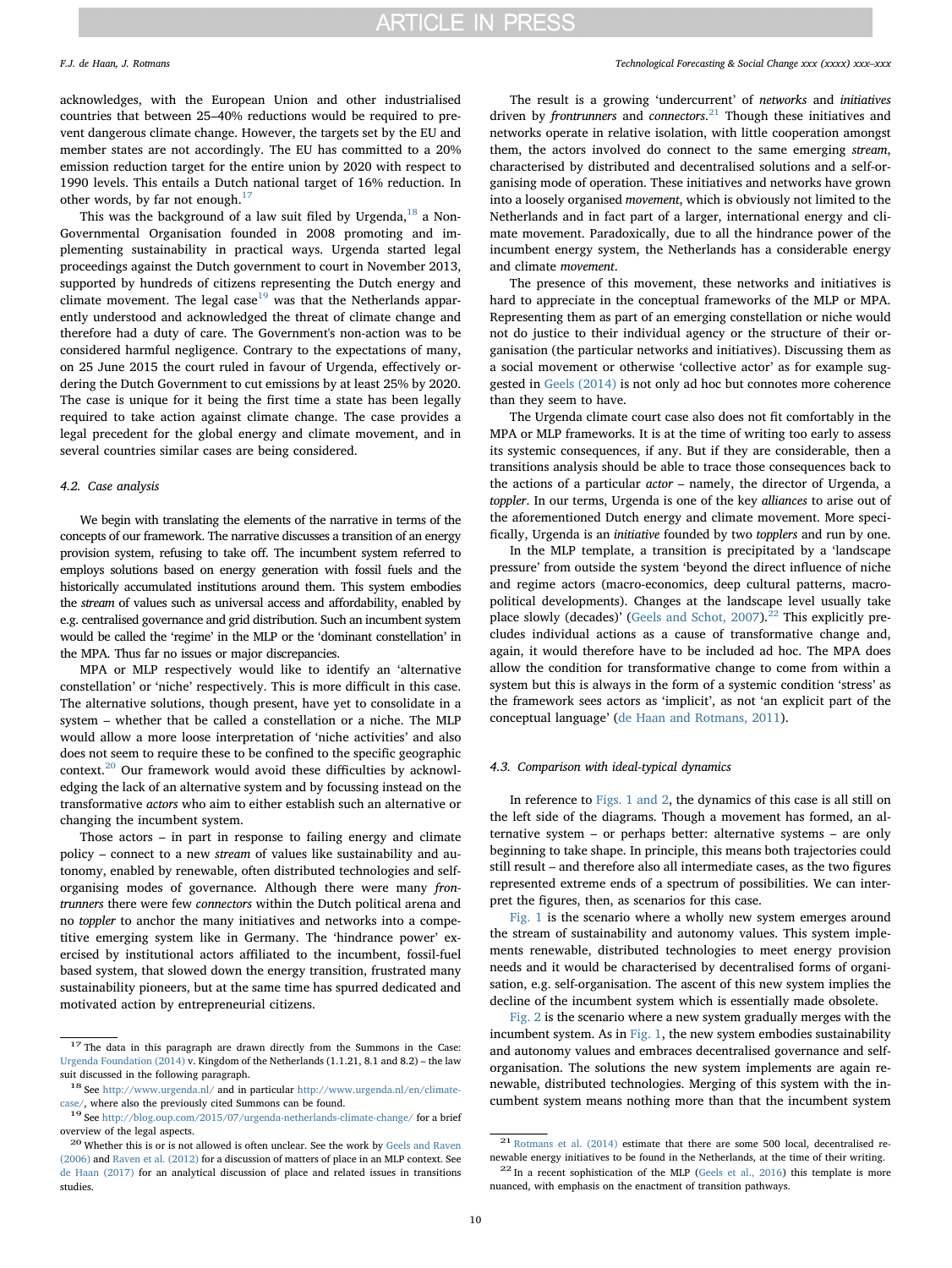adopts solutions and institutions (e.g. the modes of organisation) of the emerging system while possibly phasing out some existing ones that are becoming obsolete or were undesired. This merging effectively results in a new system embodying a hybrid value set, the confluence of the two streams.

In the case discussed here, the solutions are all quite technological. This is not at all a necessary or even typical. In our [\(2016](#page-10-31)) working paper, we discuss two hypothetical cases corresponding to [Figs. 1 and 2](#page-7-0) in this article. The second case study was a hypothetical transition in the practice of health care, in which the relevant solutions were practices, not technologies.

### 5. Discussion and conclusion

We will be brief in concluding this article. We believe that the most pressing issues to discuss about this theoretical framework have been discussed as early in the article as possible, often straight after introducing new concepts. There are however, two things we would like to address here. The first is what we think are important things we have not addressed and the second is some remarks about the status of our proposed framework.

In this article we proposed a theoretical framework that explains transformative change as the consequence of the intentional actions of actors and networks of actors – in other words we gave the explanatory primacy to agency. As we consider this agency to reside with actors we presented a typology of actor roles – ideal types of transformative change agents with different strategies and abilities. We considered actors to be value driven and we introduced the concept of streams to describe how actors can join forces based on shared values. Systems are still of central importance – after all the ultimate manifestation of transformative change is systemic change – and we elaborated a refined conception of earlier work on this. We presented our hypotheses about the interactions and dynamics amongst actors, streams and systems, referring to all of this together as the transformative stage. We would like to reiterate that we have not discarded the canonical frameworks of transitions studies but rather that we have attempted to fill an explanatory lacuna which we think is due to a lack of explicit conceptualisation and representation of actors.

We fully realise that our theoretical framework leaves many things unaddressed or underappreciated. We have not yet underpinned our concepts with empirical research, relying instead on insights from various literatures and theoretical conjecture. Conceptually also, there are many things left to be done, one aspect in particular stands out and that is the actors we did not discuss in much detail. They are the actors who want to maintain or improve the status quo – the institutional actors as we have called them – and they are of crucial importance as well. The 'total dynamics' would involve the interplay between the efforts of institutional actors to keep change at bay and the transformative endeavours of the actors we discussed. Moreover, we suspect there is an interesting part to play for boundary spanning actors with multiple roles – institutional roles as well as transformative. We emphasize again that our framework is a proposition – to stimulate debate and suggest avenues of further research. Our work on it continues.

### References

<span id="page-10-23"></span><span id="page-10-17"></span>[Anscombe, G.E.M., 1957. Intention. Harvard University Press, Cambridge, Massachusetts.](http://refhub.elsevier.com/S0040-1625(16)30835-6/rf0005) [Avelino, F., 2011. Power in Transition: Empowering Discourses on Sustainability](http://refhub.elsevier.com/S0040-1625(16)30835-6/rf0010) [Transitions.](http://refhub.elsevier.com/S0040-1625(16)30835-6/rf0010)

- Avelino, F., 2017. Power in sustainability transitions: analysing power and (dis)empowerment in transformative change towards sustainability. Env. Pol. Gov. [http://dx.doi.](http://dx.doi.org/10.1002/eet.1777) [org/10.1002/eet.1777.](http://dx.doi.org/10.1002/eet.1777)
- Avelino, F., Rotmans, J., 2009. Power in transition: an interdisciplinary framework to study power in relation to structural change. Eur. J. Soc. Theory 12, 543–569. [http://](http://dx.doi.org/10.1177/1368431009349830) [dx.doi.org/10.1177/1368431009349830](http://dx.doi.org/10.1177/1368431009349830).
- Avelino, F., Rotmans, J., 2011. A dynamic conceptualization of power for sustainability research. J. Clean. Prod. 19, 796–804. [http://dx.doi.org/10.1016/j.jclepro.2010.11.](http://dx.doi.org/10.1016/j.jclepro.2010.11.012) [012](http://dx.doi.org/10.1016/j.jclepro.2010.11.012).
- <span id="page-10-10"></span>[Avelino, F., Wittmayer, J.M., 2015. Shifting power relations in sustainability transitions: a](http://refhub.elsevier.com/S0040-1625(16)30835-6/rf0030) [multi-actor perspective. J. Environ. Policy Plan. 1](http://refhub.elsevier.com/S0040-1625(16)30835-6/rf0030)–22.
- <span id="page-10-22"></span>[Bratman, M.E., 1987. Intention, Plans, and Practical Reason. Harvard University Press,](http://refhub.elsevier.com/S0040-1625(16)30835-6/rf0035) [Cambridge, Massachusetts and London, England.](http://refhub.elsevier.com/S0040-1625(16)30835-6/rf0035)
- <span id="page-10-19"></span>[Bratman, M.E., 1999. Faces of Intention: Selected Essays on Intention and Agency.](http://refhub.elsevier.com/S0040-1625(16)30835-6/rf0040) [Cambridge University Press, Cambridge, UK](http://refhub.elsevier.com/S0040-1625(16)30835-6/rf0040).
- <span id="page-10-24"></span>[Brodnik, C., Brown, R., 2017. The co-evolution of institutional logics and boundary](http://refhub.elsevier.com/S0040-1625(16)30835-6/rf0045) [spanning in sustainability transitions: the case of urban stormwater management in](http://refhub.elsevier.com/S0040-1625(16)30835-6/rf0045) [Melbourne, Australia. Environ. Nat. Resour. Res. 7, 36](http://refhub.elsevier.com/S0040-1625(16)30835-6/rf0045)–50.
- <span id="page-10-26"></span>Coenen, L., Benneworth, P., Truffer, B., 2012. Toward a spatial perspective on sustainability transitions. Res. Policy 41, 968–979. [http://dx.doi.org/10.1016/j.respol.](http://dx.doi.org/10.1016/j.respol.2012.02.014) [2012.02.014](http://dx.doi.org/10.1016/j.respol.2012.02.014).
- <span id="page-10-18"></span>[Davidson, D., 1963. Actions, reasons, and causes. J. Philos. 60, 685](http://refhub.elsevier.com/S0040-1625(16)30835-6/rf0055)–700.
- <span id="page-10-20"></span>[Dennett, D.C., 1971. Intentional systems. J. Philos. 68, 87](http://refhub.elsevier.com/S0040-1625(16)30835-6/rf0060)–106.
- <span id="page-10-28"></span>[Eurostat, 2017. Renewable Energy Statistics \(2015\). \(Europe in](http://refhub.elsevier.com/S0040-1625(16)30835-6/rf0065) figures - Eurostat year[book\).](http://refhub.elsevier.com/S0040-1625(16)30835-6/rf0065)
- <span id="page-10-0"></span>Farla, J., Markard, J., Raven, R., Coenen, L., 2012. Sustainability transitions in the making: a closer look at actors, strategies and resources. Technol. Forecast. Soc. Chang. 79, 991–998. <http://dx.doi.org/10.1016/j.techfore.2012.02.001>.
- <span id="page-10-11"></span>Fischer, L.-B., Newig, J., 2016. Importance of actors and agency in sustainability transitions: a systematic exploration of the literature. Sustainability 8. [http://dx.doi.org/](http://dx.doi.org/10.3390/su8050476) [10.3390/su8050476](http://dx.doi.org/10.3390/su8050476).
- <span id="page-10-1"></span>Geels, F.W., 2002. Technological transitions as evolutionary reconfiguration processes: a multi-level perspective and a case-study. Res. Policy 31, 1257–1274. [http://dx.doi.](http://dx.doi.org/10.1016/s0048-7333(02)00062-8) [org/10.1016/s0048-7333\(02\)00062-8](http://dx.doi.org/10.1016/s0048-7333(02)00062-8).
- <span id="page-10-6"></span>Geels, F.W., 2011. The multi-level perspective on sustainability transitions: responses to seven criticisms. Environ. Innov. Soc. Transit. 1, 24–40. [http://dx.doi.org/10.1016/j.](http://dx.doi.org/10.1016/j.eist.2011.02.002) [eist.2011.02.002.](http://dx.doi.org/10.1016/j.eist.2011.02.002)
- <span id="page-10-9"></span>Geels, F.W., 2014. Regime resistance against low-carbon transitions: introducing politics and power into the multi-level perspective. Theory Cult. Soc. 31, 21–40. [http://dx.](http://dx.doi.org/10.1177/0263276414531627) [doi.org/10.1177/0263276414531627.](http://dx.doi.org/10.1177/0263276414531627)
- <span id="page-10-29"></span>Geels, F., Raven, R., 2006. Non-linearity and expectations in niche-development trajectories: ups and downs in Dutch biogas development (1973–2003). Tech. Anal. Strat. Manag. 18, 375–392. <http://dx.doi.org/10.1080/09537320600777143>.
- <span id="page-10-12"></span>[Geels, F.W., Schot, J., 2007. Typology of sociotechnical transition pathways. Res. Policy](http://refhub.elsevier.com/S0040-1625(16)30835-6/rf0100) [36, 399](http://refhub.elsevier.com/S0040-1625(16)30835-6/rf0100)–417.
- <span id="page-10-7"></span>[Geels, F.W., Kern, F., Fuchs, G., Hinderer, N., Kungl, G., Mylan, J., Neukirch, M.,](http://refhub.elsevier.com/S0040-1625(16)30835-6/rf0105) [Wassermann, S., 2016. The enactment of socio-technical transition pathways: a re](http://refhub.elsevier.com/S0040-1625(16)30835-6/rf0105)[formulated typology and a comparative multi-level analysis of the German and UK](http://refhub.elsevier.com/S0040-1625(16)30835-6/rf0105) [low-carbon electricity transitions \(1990](http://refhub.elsevier.com/S0040-1625(16)30835-6/rf0105)–2014). Res. Policy 45, 896–913.
- [Giddens, A., 1979. Central Problems in Social Theory: Action, Structure and](http://refhub.elsevier.com/S0040-1625(16)30835-6/rf0110) [Contradiction in Social Analysis. University of California Press.](http://refhub.elsevier.com/S0040-1625(16)30835-6/rf0110)
- <span id="page-10-16"></span>[Giddens, A., 1984. The Constitution of Society. University of California Press, Berkeley](http://refhub.elsevier.com/S0040-1625(16)30835-6/rf0115) [and Los Angeles.](http://refhub.elsevier.com/S0040-1625(16)30835-6/rf0115)
- <span id="page-10-25"></span>[Gladwell, M., 2000. The Tipping Point: How Little Things Can Make a Big Di](http://refhub.elsevier.com/S0040-1625(16)30835-6/rf0120)fference. [Little, Brown and Company.](http://refhub.elsevier.com/S0040-1625(16)30835-6/rf0120)
- <span id="page-10-2"></span>[Grin, J., Rotmans, J., Schot, J., 2010. Transitions to Sustainable Development: New](http://refhub.elsevier.com/S0040-1625(16)30835-6/rf0125) [Directions in the Study of Long Term Transformative Change, Routledge Studies in](http://refhub.elsevier.com/S0040-1625(16)30835-6/rf0125) [Sustainability Transitions. Routledge, London](http://refhub.elsevier.com/S0040-1625(16)30835-6/rf0125).
- <span id="page-10-13"></span>[de Haan, F.J., 2010. Towards Transition Theory \(PhD Thesis\). DRIFT \(Dutch Research](http://refhub.elsevier.com/S0040-1625(16)30835-6/rf0130) [Institute for Transitions\) and Faculty of Social Sciences. Erasmus University](http://refhub.elsevier.com/S0040-1625(16)30835-6/rf0130) [Rotterdam, Rotterdam](http://refhub.elsevier.com/S0040-1625(16)30835-6/rf0130).
- <span id="page-10-30"></span>de Haan, F.J., 2017. Place in transitions – [concepts for when it matters: essentially, ac](http://refhub.elsevier.com/S0040-1625(16)30835-6/rf0135)[cidentally, locus and nexus. In: Urban Sustainability Transitions: Australian Cases](http://refhub.elsevier.com/S0040-1625(16)30835-6/rf0135) – [International Perspectives, Theory and Practice of Urban Sustainability Transitions.](http://refhub.elsevier.com/S0040-1625(16)30835-6/rf0135) [Springer](http://refhub.elsevier.com/S0040-1625(16)30835-6/rf0135).
- <span id="page-10-14"></span>[de Haan, F.J., Rogers, B.C., 2014. How game changers in](http://refhub.elsevier.com/S0040-1625(16)30835-6/rf0140)fluence transitions: a framework [for analysis and an application to the Australian millennium drought. In: Presented at](http://refhub.elsevier.com/S0040-1625(16)30835-6/rf0140) [the TRANSIT Synthesis Workshop: The Role of Game-changers in Transformative](http://refhub.elsevier.com/S0040-1625(16)30835-6/rf0140) Social Innovation. 1–[2 September 2014, Rotterdam, pp. 19.](http://refhub.elsevier.com/S0040-1625(16)30835-6/rf0140)
- <span id="page-10-5"></span>de Haan, F.J., Rotmans, J., 2011. Patterns in transitions: understanding complex chains of change. Technol. Forecast. Soc. Chang. 78, 90–102. [http://dx.doi.org/10.1016/j.](http://dx.doi.org/10.1016/j.techfore.2010.10.008) [techfore.2010.10.008](http://dx.doi.org/10.1016/j.techfore.2010.10.008).
- <span id="page-10-31"></span>[de Haan, F.J., Rotmans, J., 2016. They Make the Change](http://refhub.elsevier.com/S0040-1625(16)30835-6/rf0150) – Roles of Actors in Transitions [\(MSSI Research Paper No. No. 5\). Melbourne Sustainable Society Institute, The](http://refhub.elsevier.com/S0040-1625(16)30835-6/rf0150) [University of Melbourne.](http://refhub.elsevier.com/S0040-1625(16)30835-6/rf0150)
- <span id="page-10-15"></span>de Haan, F.J., Ferguson, B.C., Adamowicz, R.C., Johnstone, P., Brown, R.R., Wong, T.H.F., 2014. The needs of society: a new understanding of transitions, sustainability and liveability. Technol. Forecast. Soc. Chang. 85, 121–132. [http://dx.doi.org/10.1016/j.](http://dx.doi.org/10.1016/j.techfore.2013.09.005) [techfore.2013.09.005](http://dx.doi.org/10.1016/j.techfore.2013.09.005).
- <span id="page-10-8"></span>Hargreaves, T., Hielscher, S., Seyfang, G., Smith, A., 2013. Grassroots innovations in community energy: the role of intermediaries in niche development. Glob. Environ. Chang. 23, 868–880. [http://dx.doi.org/10.1016/j.gloenvcha.2013.02.008.](http://dx.doi.org/10.1016/j.gloenvcha.2013.02.008)
- <span id="page-10-4"></span>[Hekkert, M.P., Suurs, R.A.A., Negro, S.O., Kuhlmann, S., Smits, R.E.H.M., 2007. Functions](http://refhub.elsevier.com/S0040-1625(16)30835-6/rf0165) [of innovation systems: a new approach for analysing technological change. Technol.](http://refhub.elsevier.com/S0040-1625(16)30835-6/rf0165) [Forecast. Soc. Chang. 74, 413](http://refhub.elsevier.com/S0040-1625(16)30835-6/rf0165)–423.
- <span id="page-10-21"></span>[Holland, J.H., 1975. Adaptation in Natural and Arti](http://refhub.elsevier.com/S0040-1625(16)30835-6/rf0170)ficial Systems: An Introductory [Analysis with Applications to Biology, Control, and Arti](http://refhub.elsevier.com/S0040-1625(16)30835-6/rf0170)ficial Intelligence. University [of Michigan Press](http://refhub.elsevier.com/S0040-1625(16)30835-6/rf0170).
- [Kemp, R., Rotmans, J., 2009. Transitioning policy: co-production of a new strategic fra](http://refhub.elsevier.com/S0040-1625(16)30835-6/rf0175)[mework for energy innovation policy in the Netherlands. Policy. Sci. 42, 303](http://refhub.elsevier.com/S0040-1625(16)30835-6/rf0175)–322. [Kemp, R., Schot, J., Hoogma, R., 1998. Regime shifts to sustainability through processes](http://refhub.elsevier.com/S0040-1625(16)30835-6/rf0180)
- <span id="page-10-3"></span>[of niche formation: the approach of strategic niche management. Technol. Anal.](http://refhub.elsevier.com/S0040-1625(16)30835-6/rf0180) Strateg. [Manag. 10, 175](http://refhub.elsevier.com/S0040-1625(16)30835-6/rf0180)–195.
- <span id="page-10-27"></span>[Kemp, R., Rotmans, J., Loorbach, D., 2007. Assessing the Dutch energy transition policy:](http://refhub.elsevier.com/S0040-1625(16)30835-6/rf0185) [how does it deal with dilemmas of managing transitions? J. Environ. Policy Plan. 9,](http://refhub.elsevier.com/S0040-1625(16)30835-6/rf0185)